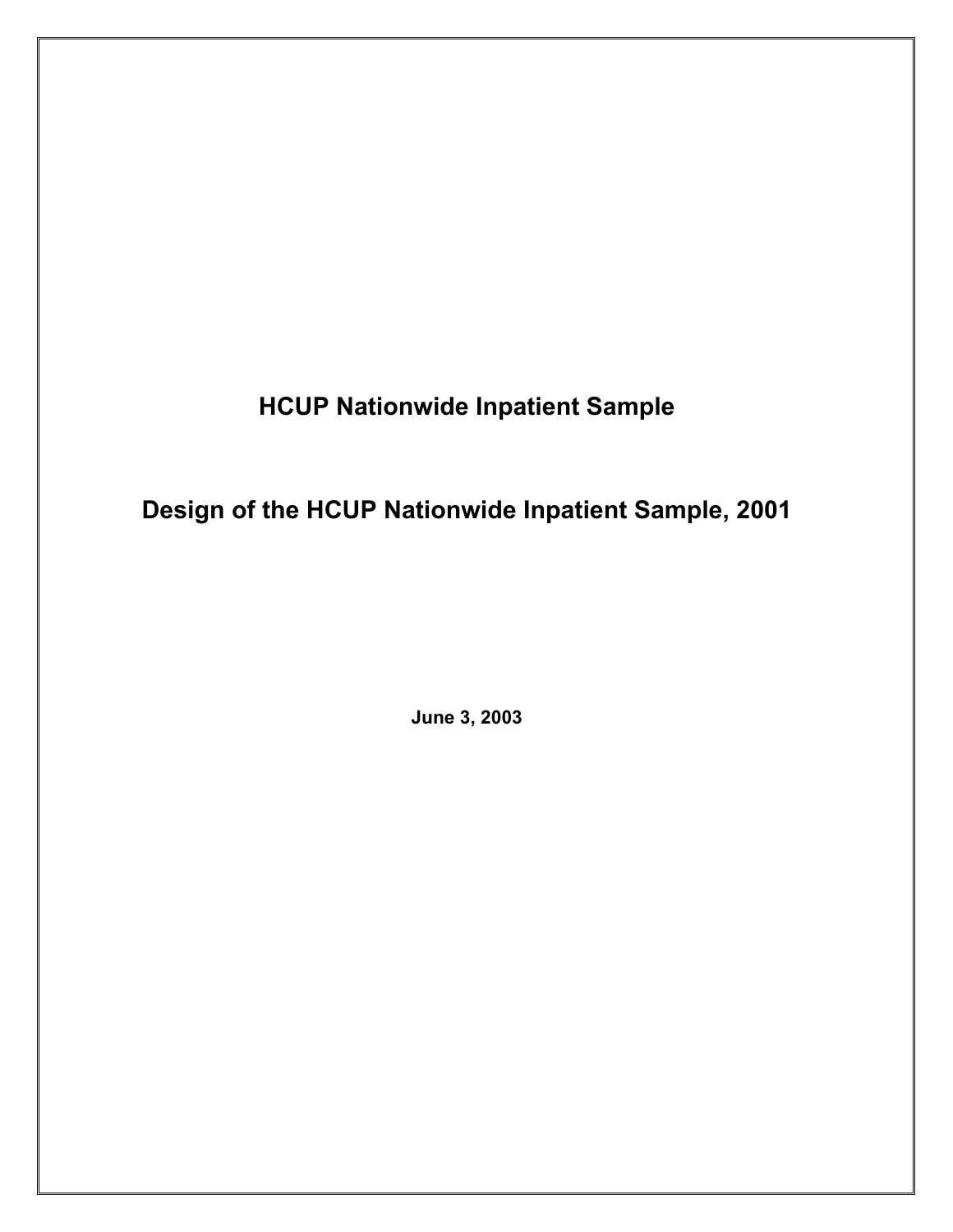# **TABLE OF CONTENTS**

| Changes to Sampling and Weighting Strategy Beginning with the 1998 NIS ii |  |
|---------------------------------------------------------------------------|--|
|                                                                           |  |
|                                                                           |  |
|                                                                           |  |
|                                                                           |  |
|                                                                           |  |
|                                                                           |  |
|                                                                           |  |
|                                                                           |  |
|                                                                           |  |
|                                                                           |  |
|                                                                           |  |
|                                                                           |  |
|                                                                           |  |
|                                                                           |  |
|                                                                           |  |
|                                                                           |  |
|                                                                           |  |
|                                                                           |  |
| Change to Hospital Sampling Procedure Beginning with the 1998 NIS 14      |  |
|                                                                           |  |
|                                                                           |  |
|                                                                           |  |
|                                                                           |  |
|                                                                           |  |
|                                                                           |  |
|                                                                           |  |
|                                                                           |  |
|                                                                           |  |
|                                                                           |  |
|                                                                           |  |
|                                                                           |  |
|                                                                           |  |
|                                                                           |  |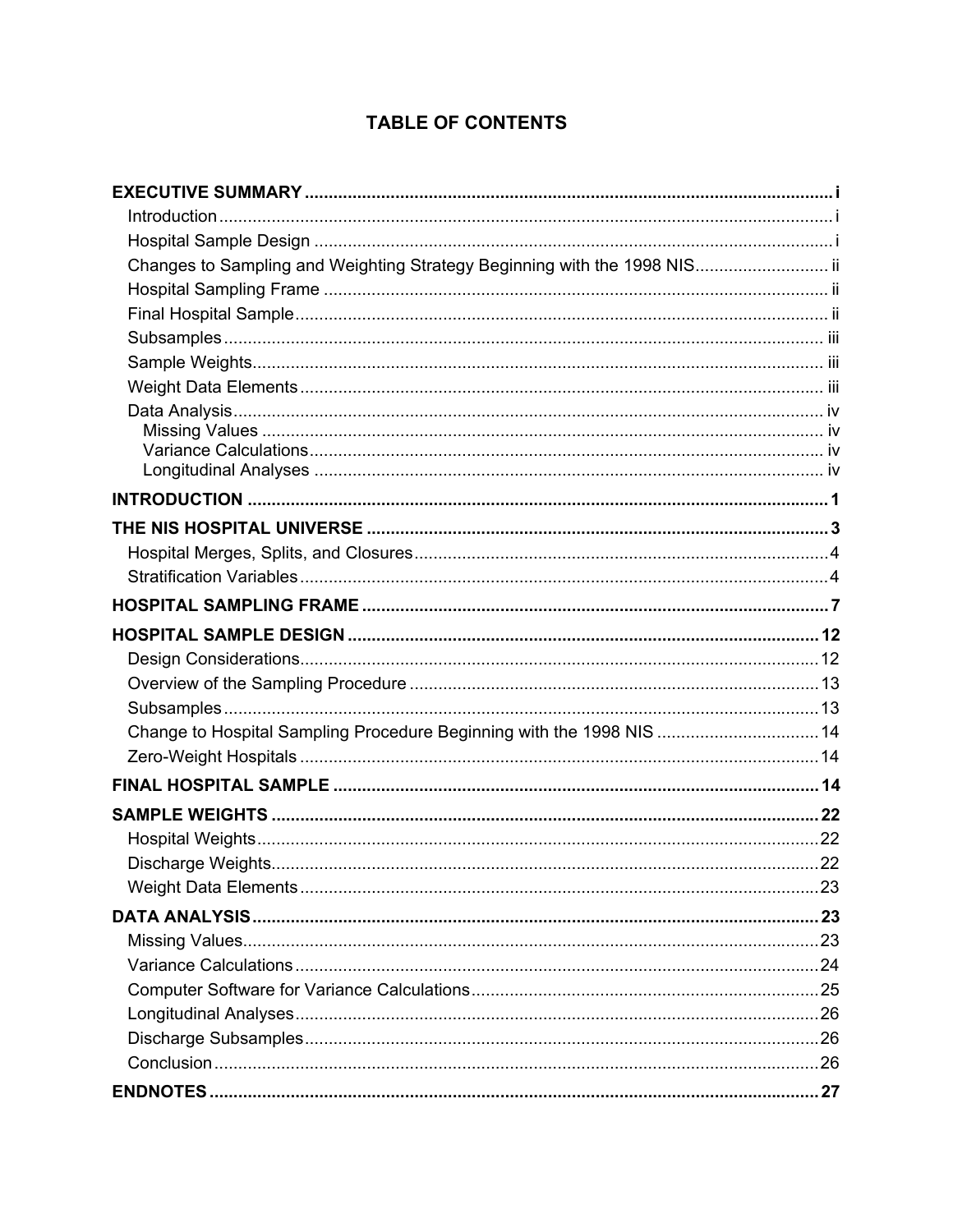# **INDEX OF TABLES**

# **INDEX OF FIGURES**

| Figure 4: Number of Hospitals in the 2001 Universe, Frame, and Sample for States in the |  |
|-----------------------------------------------------------------------------------------|--|
|                                                                                         |  |
|                                                                                         |  |
|                                                                                         |  |
| Figure 8: Number of Hospitals in 2001 Universe, Frame, Target, Sample, and Surplus, by  |  |
|                                                                                         |  |
|                                                                                         |  |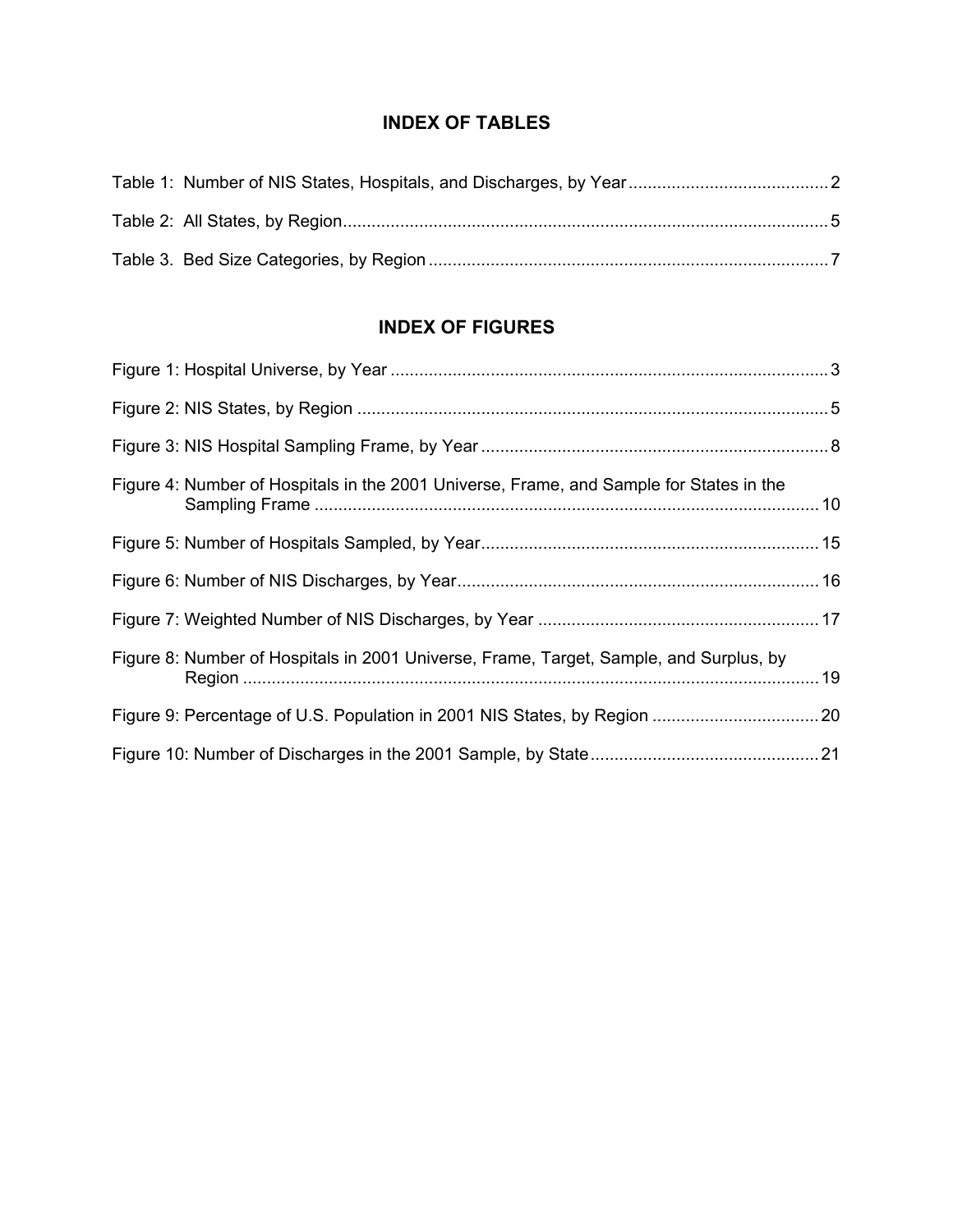# **EXECUTIVE SUMMARY**

#### <span id="page-3-0"></span>**Introduction**

The Nationwide Inpatient Sample (NIS) is one of a family of databases and software tools developed as part of the Healthcare Cost and Utilization Project (HCUP), a Federal-State-Industry partnership sponsored by the Agency for Healthcare Research and Quality (AHRQ). The NIS is the largest nationwide all-payer hospital inpatient care database in the U.S. Each year the NIS contains data from approximately seven million hospital stays – all discharge data from nearly 1000 hospitals selected from HCUP State Inpatient Databases (SID) data, approximating a 20% stratified sample of U.S. community hospitals. The NIS team developed the NIS to provide analyses of hospital utilization, charges, and quality of care across the United States. The target universe includes all acute-care discharges from non-rehabilitation, community hospitals in the United States. There were 4,812 hospitals in the hospital universe in 2001. The 2001 NIS comprises all discharges from a sample of hospitals in this target universe.

This report describes the NIS sample and weights, summarizes the contents of the 2001 NIS, and discusses data analysis issues. Previous NIS releases covered 1988 through 2000. This document highlights cumulative information for all previous years to provide a longitudinal view of the database. The five new states in the 2001 NIS have enhanced the nationwide representation of the sample, making this the most comprehensive NIS to date.

### **Hospital Sample Design**

The NIS sampling frame included all community, non-rehabilitation hospitals in the SID that could be matched to the corresponding American Hospital Association (AHA) Annual Survey data. Based on data from 33 states, there were 3,377 hospitals in the 2001 sampling frame, an 11% increase from the 2000 NIS. The NIS is a stratified probability sample of hospitals in the frame, with sampling probabilities calculated to select 20% of the universe contained in each stratum. The overall objective was to select a sample of hospitals representative of the target universe. With this objective in mind, NIS sampling strata were defined based on five hospital characteristics contained in the AHA hospital files.

- 1. Geographic Region Northeast, Midwest, West, and South
- 2. Control public, private not-for-profit, and proprietary
- 3. Location urban or rural
- 4. Teaching Status teaching or non-teaching
- 5. Bed Size small, medium, and large.

Once the universe of hospitals was stratified, up to 20% of the total number of U.S. hospitals was randomly selected within each stratum. If a stratum contained too few frame hospitals, then all were selected for the NIS, subject to sampling restrictions specified by states. The resulting sample for 2001 included 986 hospitals, 20.5% of the total hospital universe of 4,812 hospitals.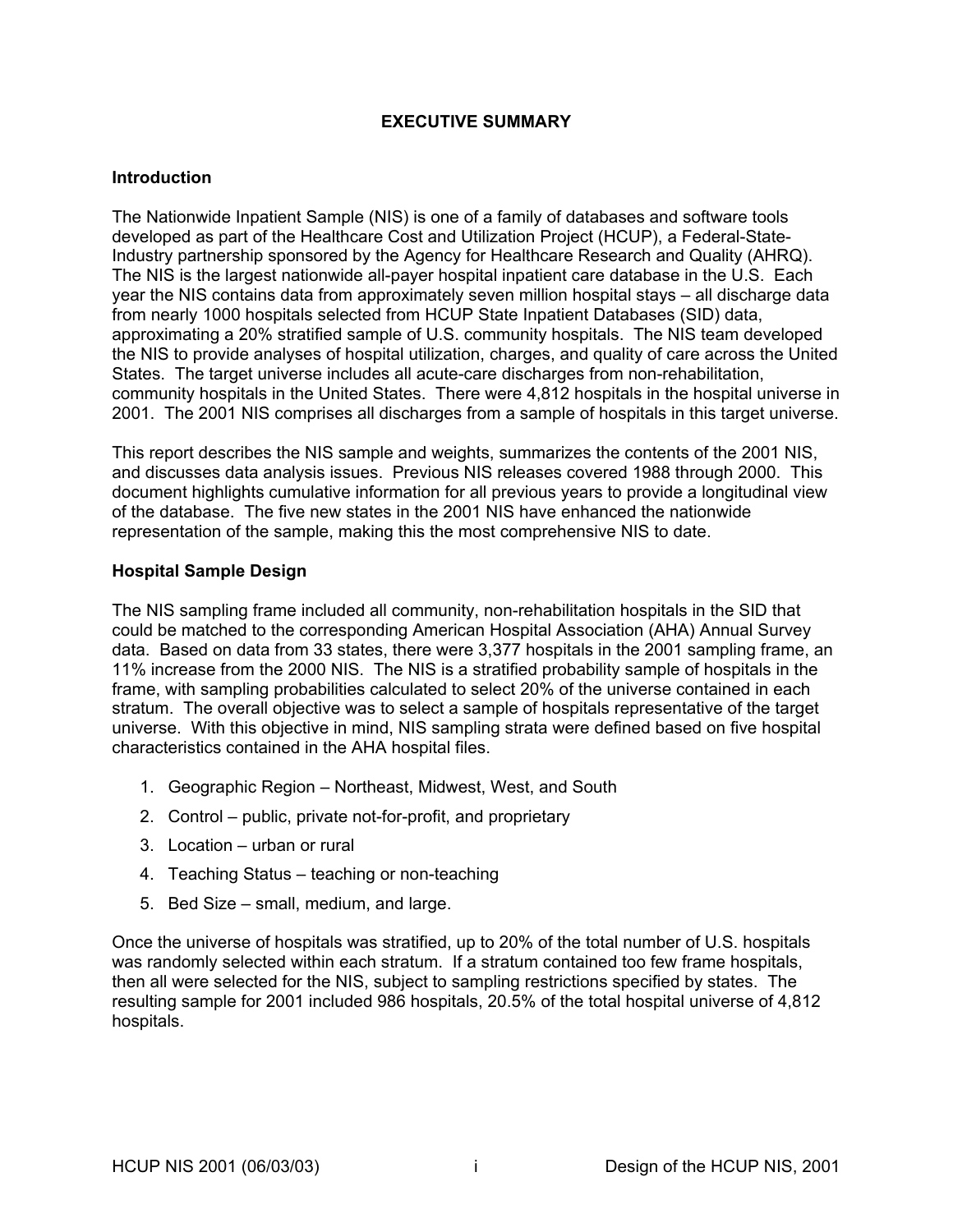# <span id="page-4-0"></span>**Changes to Sampling and Weighting Strategy Beginning with the 1998 NIS**

Given the increase in the number of contributing states, the NIS team evaluated and revised the sampling and weighting strategy for 1998 and subsequent data years in order to best represent the U.S. This included changes to the definitions of the strata variables, the exclusion of rehabilitation hospitals from the NIS hospital universe, and a change to the calculation of hospital universe discharges for the weights. Also, beginning with the 1998 NIS sampling procedures, all frame hospitals within a stratum have an equal probability of selection for the sample, regardless of whether they had been in prior NIS samples. This deviates from the procedure used for earlier samples, which maximized the longitudinal component of the NIS series. A full description of the evaluation and revision of the NIS sampling strategy for 1998 and subsequent data years can be found in the special report on *Changes in NIS Sampling and Weighting Strategy for 1998.* This report is available on the 2001 NIS Documentation CD-ROM and on the HCUP User Support Website at www.hcup-us.ahrq.qov.

# **Hospital Sampling Frame**

The 2001 NIS sampling frame included data provided by 33 HCUP State Partners. Over 90% of the hospital universe is included in the sampling frame for all but six of these states. Four State Partners – Hawaii, Minnesota, Missouri, and South Carolina – imposed sampling restrictions that reduced the number of state hospitals included in the frame to between 61 and 87 percent. (Restrictions from other states did not have an appreciable effect on the percentage of hospitals in the sampling frame.) One State Partner, Texas, supplied data from only 71% of the state's hospitals because some Texas hospitals, mostly small rural hospitals, are exempt from statutory reporting requirements. We dropped 41 Michigan hospitals that did not report total charges from the sampling frame leaving 68% of Michigan hospitals in the frame.

While 20% of the hospitals from each region are selected for the NIS, the comprehensiveness of the sampling frame varies by region. In the Northeast, 93.6% of hospitals are included in the sampling frame, compared to 76.3% in the West; 64.2% in the Midwest, and 63.2% in the South. Because the NIS sampling frame has a disproportionate representation of the more populous states and includes hospitals with more annual discharges, its comprehensiveness in terms of discharges is higher. The states in the NIS sampling frame contain 97.7% of the population in the Northeast, 88.7% in the West, 81.0% in the South, and 70.8% in the Midwest. Overall, the sampling frame for the NIS comprises 70.2% of all U.S. hospitals and covers 83.6% of the U.S. population.

# **Final Hospital Sample**

The final 2001 sample included 7,452,727 discharges from 986 hospitals selected from all 33 frame states. Hospitals were sampled throughout each region of the United States. In the Northeast and West, where a higher proportion of states are represented, relatively fewer hospitals are sampled from each state than in the South and Midwest, where the proportion of states in the NIS is lower. Since the original 1988 NIS, the size of the NIS has grown across several dimensions:

- The number of states has increased from 8 to 33.
- The number of hospitals has increased from 758 to 986.
- The number of discharges has increased from 5.2 million to 7.5 million.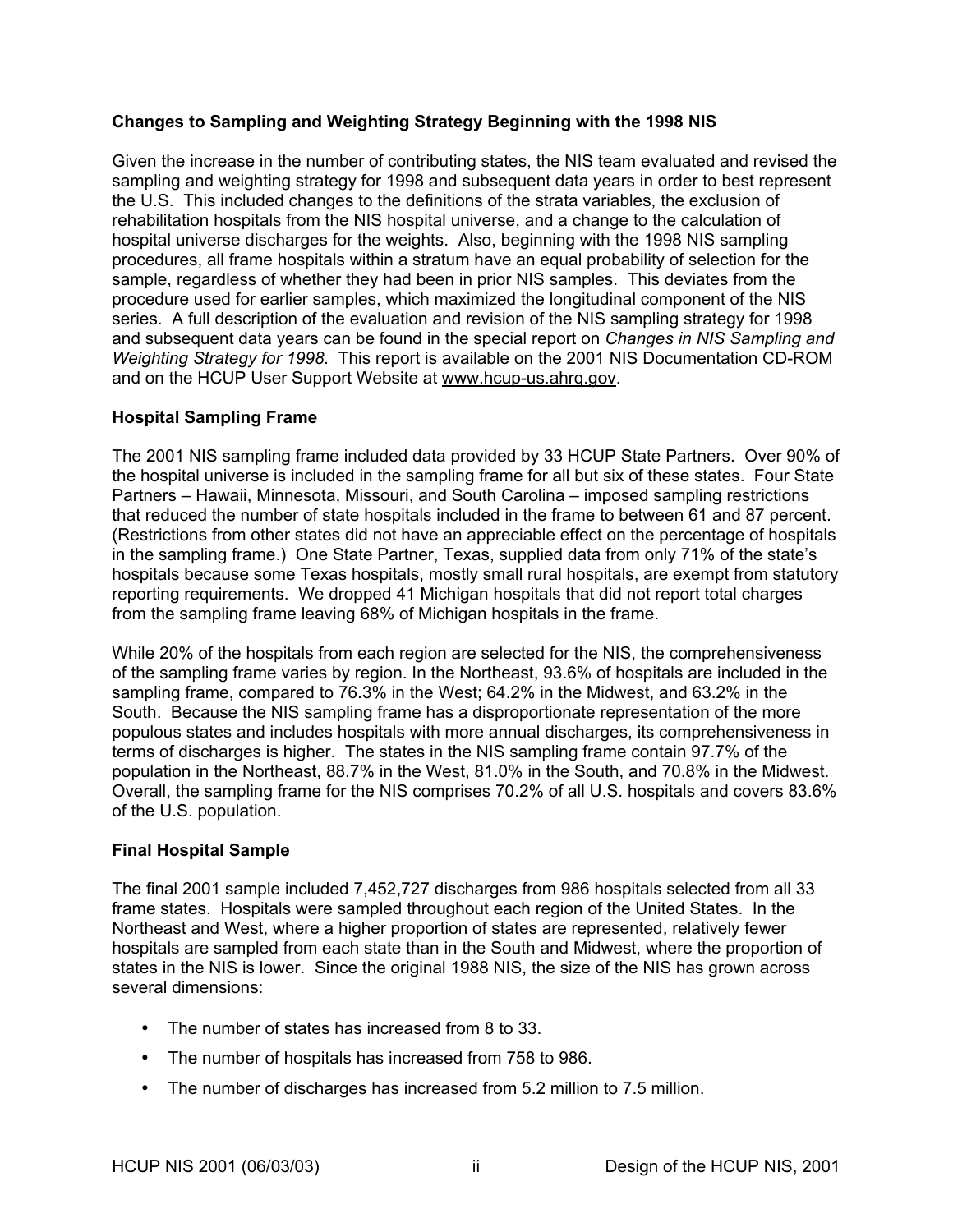<span id="page-5-0"></span>The additional states have enhanced the representation of the nationwide population. The 2001 NIS includes data from 33 states – five more states than the 2000 NIS and 25 more states than the original 1988 NIS. The three Midwestern states added to the 2001 NIS have substantially increased the percentage of the Midwestern population represented, from 45% in the 2000 NIS to 71% in the 2001 NIS.

Ideally, relationships among outcomes and their correlates estimated from the NIS should hold across all U.S. hospitals. However, when creating nationwide estimates, it is a good idea to check your estimates against other data sources, if available. For example, the National Hospital Discharge Survey [\(http://www.cdc.gov/nchs/products/pubs/pubd/series/sr13/ser13.htm](http://www.cdc.gov/nchs/products/pubs/pubd/series/sr13/ser13.htm)) can provide benchmarks against which to check your national estimates for hospitalizations with more than 5000 cases.

The *NIS Comparison Report* provides an assessment of the accuracy of NIS estimates. The most recent report is provided on the NIS Documentation CD-ROM and usually compares the previous year's NIS with other data sources. The updated report for the current NIS will be available on the HCUP User Support Website ([www.hcup-us.ahrq.gov\)](http://www.hcup-us.ahrq.gov/) later in the year of data release (e.g., the 2001 *NIS Comparison Report* will be available in fall of 2003).

# **Subsamples**

Two nonoverlapping 10% subsamples of discharges were drawn from the NIS file for several reasons pertaining to data analysis. One reason for creating the subsamples was to reduce processing costs for selected studies that will not require the entire NIS. Another reason is that the two subsamples may be used to validate models and obtain unbiased estimates of standard errors. The subsamples were selected by drawing every tenth discharge, starting with two different randomly selected starting points. Having a different starting point for each of the two subsamples guaranteed that the resulting subsamples would not overlap.

# **Sample Weights**

It is necessary to incorporate sample weights to obtain nationwide estimates. Therefore, sample weights were developed separately for hospital- and discharge-level analyses. Within a stratum, each NIS sample hospital's universe weight is equal to the number of universe hospitals it represents during the year. Since 20% of the AHA universe hospitals in each stratum are sampled when possible, the hospital weights (HOSPWT) are usually around five. The calculations for discharge-level sampling weights (DISCWT) are similar to the calculations of hospital-level sampling weights. In the 10% subsamples, each discharge has a 10% chance of being drawn. Therefore, the discharge weights (DISCWT10) are multiplied by 10 for each of the subsamples. Because the 10% subsamples are based on a sampling of discharges, each hospital is represented in the subsamples, thus no adjustment is required for the hospital weight when using the subsamples.

# **Weight Data Elements**

To produce nationwide estimates, the discharge weights should be used to extrapolate sampled discharges in the Core file to the discharges from all U.S. community, non-rehabilitation hospitals. For the 2000 NIS, DISCWT should be used to create nationwide estimates for all analyses except those that involve total charges, and DISCWTCHARGE should be used to create nationwide estimates of total charges. For all other years of the NIS, including the 2001 NIS, DISCWTCHARGE is not required, and DISCWT (DISCWT\_U prior to the 1998 NIS) should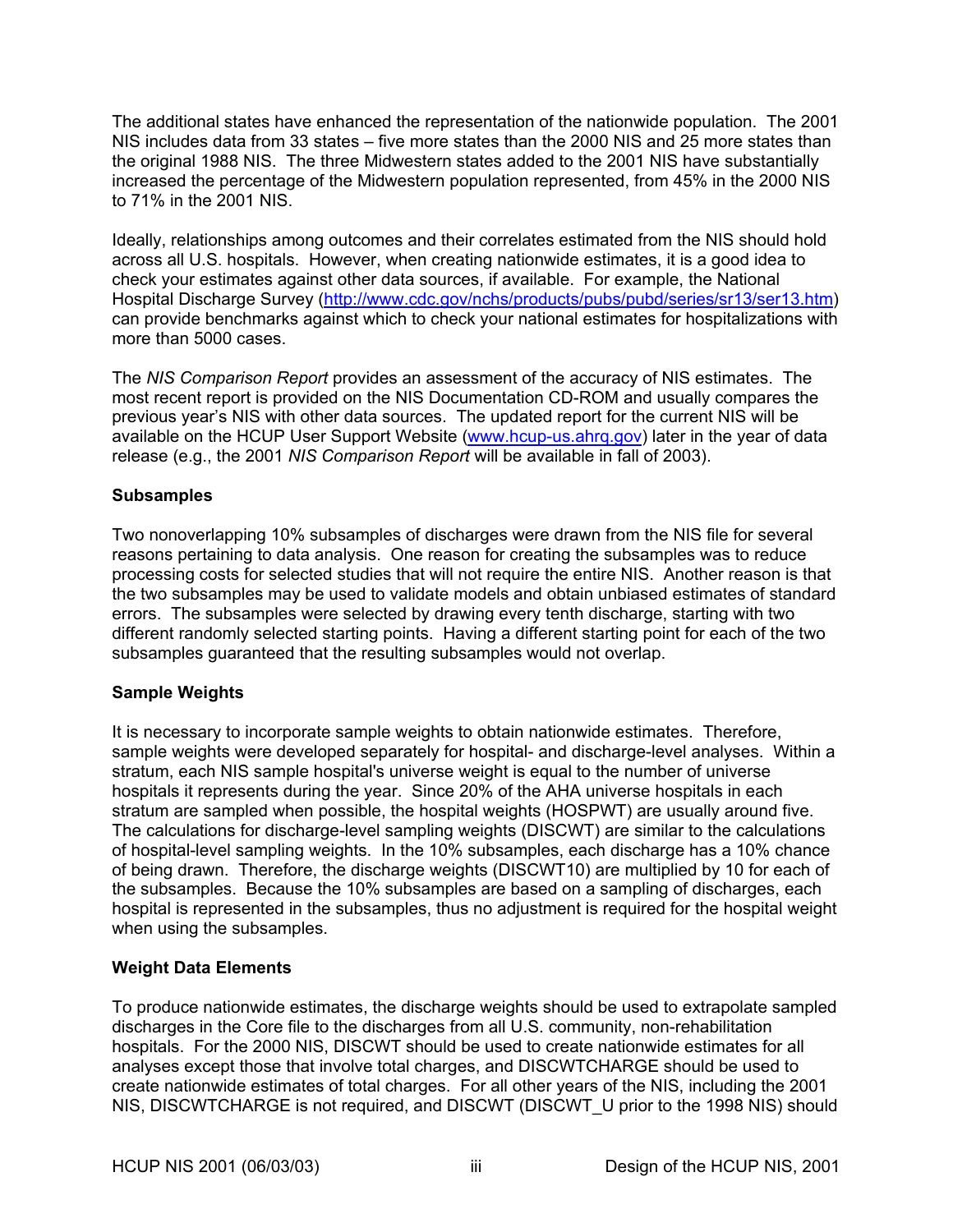<span id="page-6-0"></span>be used to create all estimates. For a 10% subsample file, use the corresponding subsample discharge weight, DISCWT10 (D10CWT\_U prior to the 1998 NIS) or DISCWTCHARGE10.

# **Data Analysis**

### Missing Values

Missing data values compromise the quality of estimates. If the outcome for discharges with missing values is different from the outcome for discharges with valid values, then sample estimates for that outcome will be biased and will not accurately represent the discharge population. Also, when estimating totals for non-negative variables with missing values, sums would tend to be underestimated because the cases with missing values would be omitted from the calculations. There are several techniques available to help overcome this bias. One strategy is to use imputation to replace missing values with acceptable values. Another strategy is to use sample weight adjustments to compensate for missing values. Such data preparation and adjustment is outside the scope of this report. However, if necessary, it should be done before analyzing data with statistical procedures.

### Variance Calculations

It may be important for researchers to calculate a measure of precision for some estimates based on the NIS sample data. Variance estimates must take into account both the sampling design and the form of the statistic. Standard formulas for a stratified, single-stage cluster sample without replacement may be used to calculate statistics and their variances in most applications.

The NIS database includes a Hospital Weights file with variables required by statistical software to calculate finite population statistics. In addition to the sample weights described earlier, hospital identifiers (Primary Sampling Units or PSUs), stratification variables, and stratumspecific totals for the numbers of discharges and hospitals are included so that finite-population corrections (FPCs) can be applied to variance estimates. Examples of the use of SAS, SUDAAN and STATA to calculate variances in the NIS are presented in the special report: *Calculating Nationwide Inpatient Sample Variances, 2001*. This report is available on the 2001 NIS Documentation CD-ROM and on the HCUP User Support Website at [www.hcup](http://www.hcup-us.ahrq.gov/)[us.ahrq.gov.](http://www.hcup-us.ahrq.gov/)

#### Longitudinal Analyses

All frame hospitals within a stratum have an equal probability of selection for the sample, regardless of whether they have been in prior NIS samples. This deviates from the procedure used for earlier samples, prior to data year 1998, which maximized the longitudinal component of the NIS series. Hospitals that continue in the NIS for multiple consecutive years are a subset of the hospitals in the NIS for any one of those years. Consequently, longitudinal analyses of hospital-level outcomes may be biased if they are based on any subset of NIS hospitals limited to continuous NIS membership. The analyses may be more efficient (e.g., produce more precise estimates) if they account for the potential correlation between repeated measures on the same hospital over time.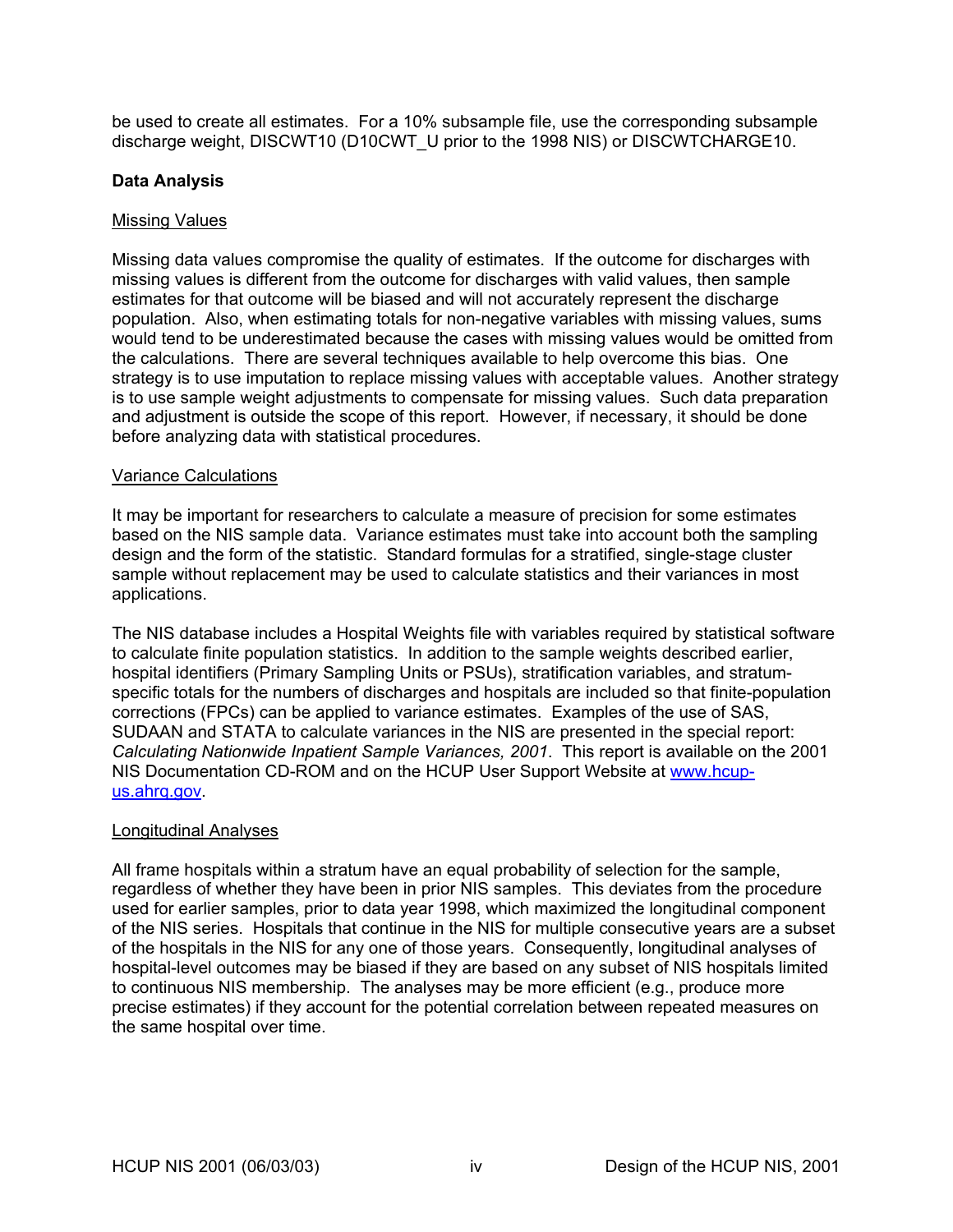# <span id="page-7-0"></span>**INTRODUCTION**

The Nationwide Inpatient Sample (NIS) is one of a family of databases and software tools developed as part of the Healthcare Cost and Utilization Project (HCUP), a Federal-State-Industry partnership sponsored by the Agency for Healthcare Research and Quality (AHRQ). The NIS is the largest nationwide all-payer hospital inpatient care database in the U.S. Each year the NIS contains data from approximately seven million hospital stays – all discharge data from nearly 1000 hospitals selected from HCUP State Inpatient Databases (SID) data, approximating a 20% stratified sample of U.S. non-rehabilitation, community hospitals. The target universe includes all acute-care discharges from non-rehabilitation, community hospitals in the United States. The NIS comprises all discharges from a sample of hospitals in this target universe.

The HCUP NIS team developed the NIS to facilitate analyses of hospital utilization, charges, and quality of care across the United States. Potential research issues focus on both discharge- and hospital-level outcomes. Discharge outcomes of interest include trends in inpatient treatments with respect to:

- frequency
- charges
- lengths of stay
- effectiveness
- quality of care
- appropriateness, and
- access to hospital care.

Hospital outcomes of interest include:

- mortality rates
- complication rates
- patterns of care
- diffusion of technology, and
- trends toward specialization.

These and other outcomes are of interest for the nation as a whole and for policy-relevant inpatient subgroups defined by geographic regions, patient demographics, hospital characteristics, physician characteristics, and pay sources.

This report describes the NIS sample and weights, summarizes the contents of the 2001 NIS, and discusses data analysis issues. The 2001 NIS includes data for calendar year 2001. Previous NIS releases covered 1988 through 2000. This document highlights cumulative information for all previous years to provide a longitudinal view of the database.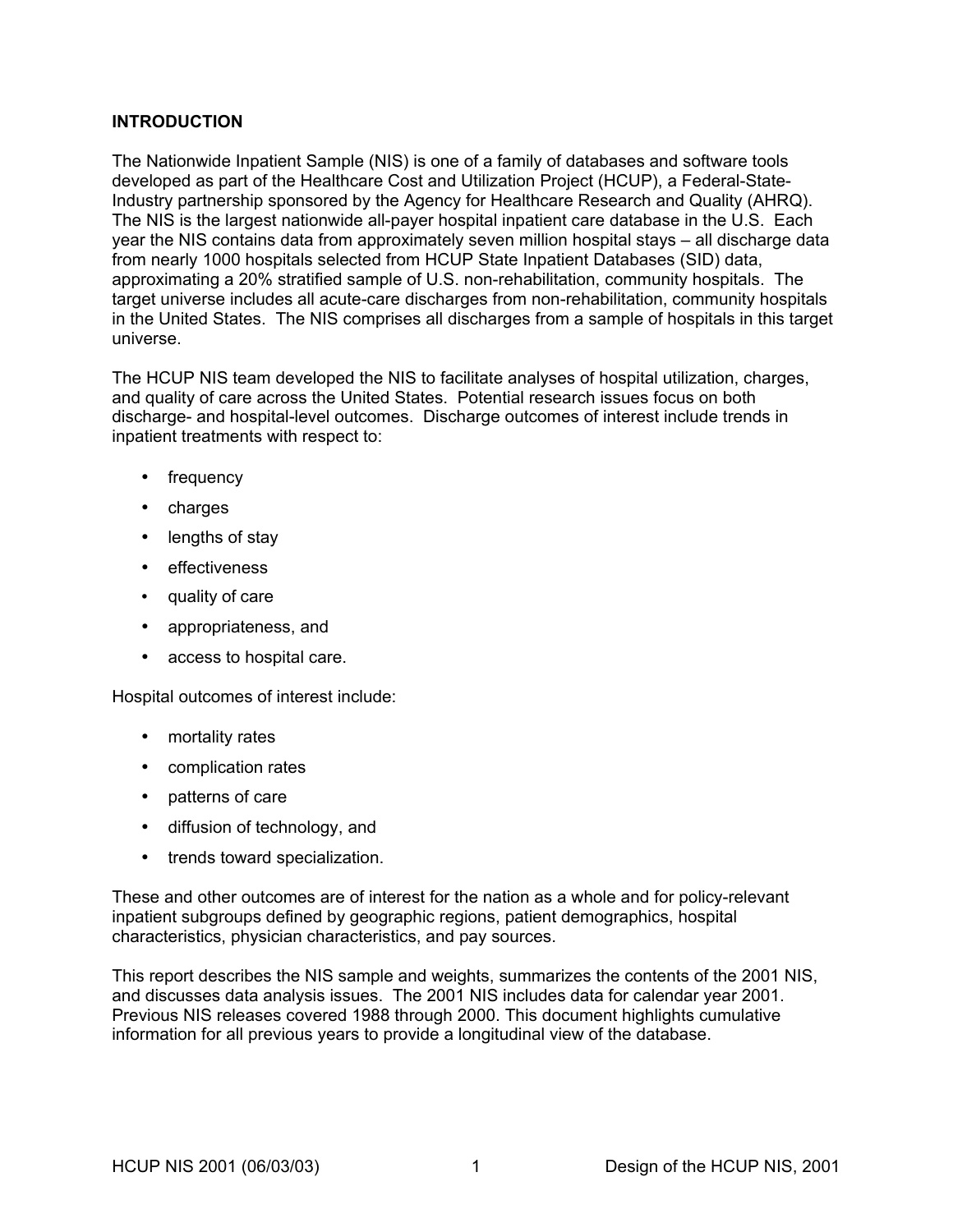<span id="page-8-0"></span>[Table](#page-8-1) 1 displays the number of states, hospitals, and discharges in each year and reveals the increase in the number of participating states over time. The five new states in the 2001 NIS have enhanced the nationwide representation of the sample, making this the most comprehensive NIS to date.

| Calendar<br>Year | <b>States in the Frame</b>                                                                                                          | Number of<br><b>States</b> | <b>Sample</b><br><b>Hospitals</b> | <b>Sample</b><br><b>Discharges</b><br>(Millions) |
|------------------|-------------------------------------------------------------------------------------------------------------------------------------|----------------------------|-----------------------------------|--------------------------------------------------|
| 1988-1992        | Arizona, California, Colorado, Florida,<br>Iowa, Illinois, Massachusetts, New<br>Jersey, Pennsylvania, Washington, and<br>Wisconsin | $8 - 11$                   | 758-875                           | $5.2 - 6.2$                                      |
| 1993             | Add Connecticut, Kansas, Maryland,<br>New York, Oregon, South Carolina                                                              | 17                         | 913                               | 6.5                                              |
| 1994             | No new additions                                                                                                                    | 17                         | 904                               | 6.4                                              |
| 1995             | Add Missouri, Tennessee                                                                                                             | 19                         | 938                               | 6.7                                              |
| 1996             | No new additions                                                                                                                    | 19                         | 906                               | 6.5                                              |
| 1997             | Add Georgia, Hawaii, and Utah                                                                                                       | 22                         | 1012                              | 7.1                                              |
| 1998             | No new additions                                                                                                                    | 22                         | 984                               | 6.8                                              |
| 1999             | Add Maine, Virginia                                                                                                                 | 24                         | 984                               | 7.2                                              |
| 2000             | Add Kentucky, North Carolina, Texas,<br>and West Virginia                                                                           | 28                         | 994                               | 7.5                                              |
| 2001             | Add Michigan, Minnesota, Nebraska,<br>Rhode Island, and Vermont                                                                     | 33                         | 986                               | 7.5                                              |

### <span id="page-8-1"></span>**Table 1: Number of NIS States, Hospitals, and Discharges, by Year**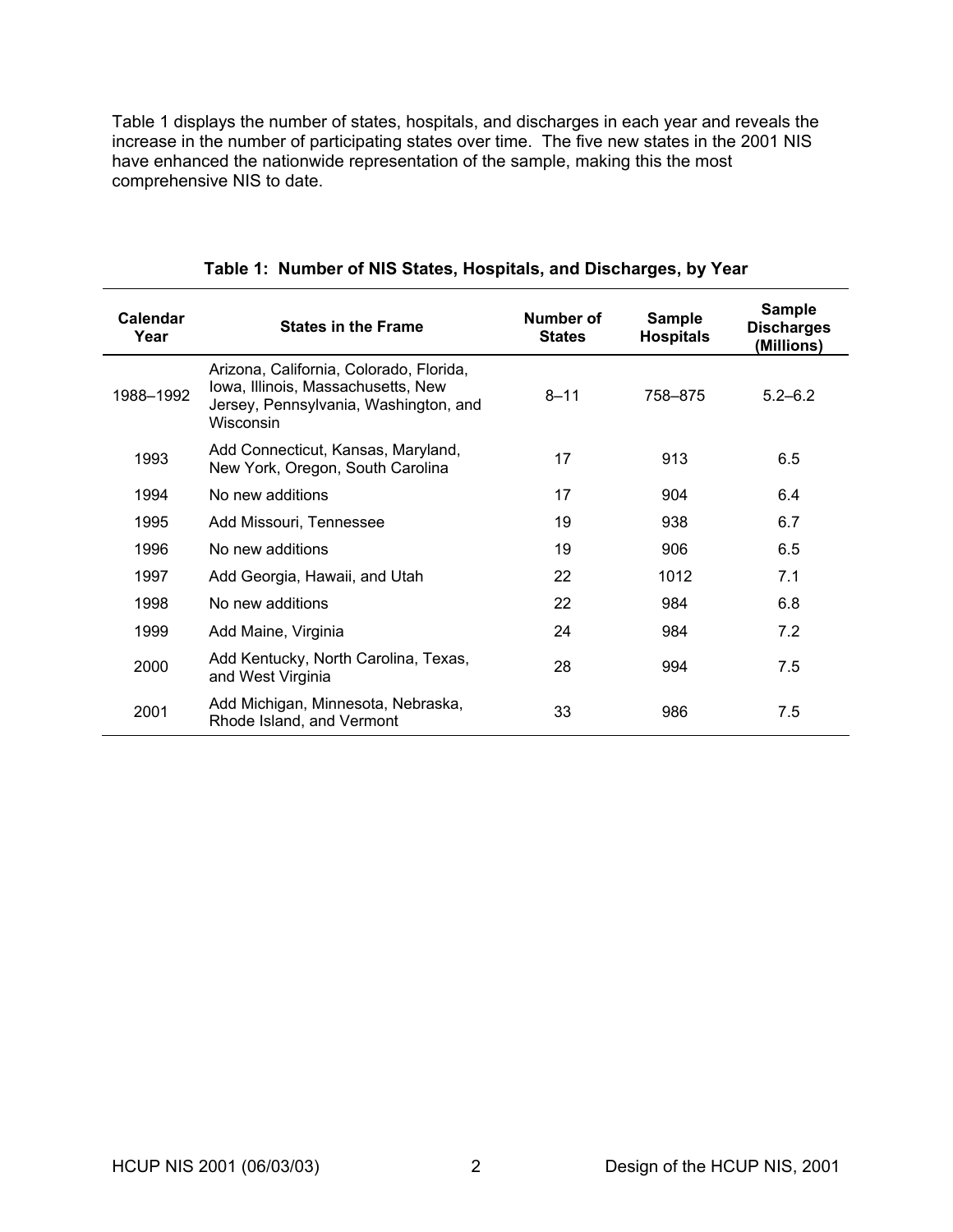### <span id="page-9-0"></span>**THE NIS HOSPITAL UNIVERSE**

The hospital universe is defined as all hospitals located in the U.S. that were open during any part of the calendar year and that were designated as community hospitals in the American Hospital Association (AHA) Annual Survey. The AHA defines community hospitals as follows: "All nonfederal short-term general and other specialty hospitals, excluding hospital units of institutions." Consequently, Veterans Hospitals and other federal facilities (Department of Defense and Indian Health Service) are excluded. Beginning with the 1998 NIS, community, rehabilitation hospitals were excluded from the universe because the type of care provided and the characteristics of the discharges from these facilities were markedly different from other short-term hospitals. [Figure 1](#page-9-1) displays the number of universe hospitals for each year based on the AHA Annual Survey; a steady decline in the number of hospitals is evident.



<span id="page-9-1"></span>**Figure 1: Hospital Universe, by Yea[r1](#page-33-1)**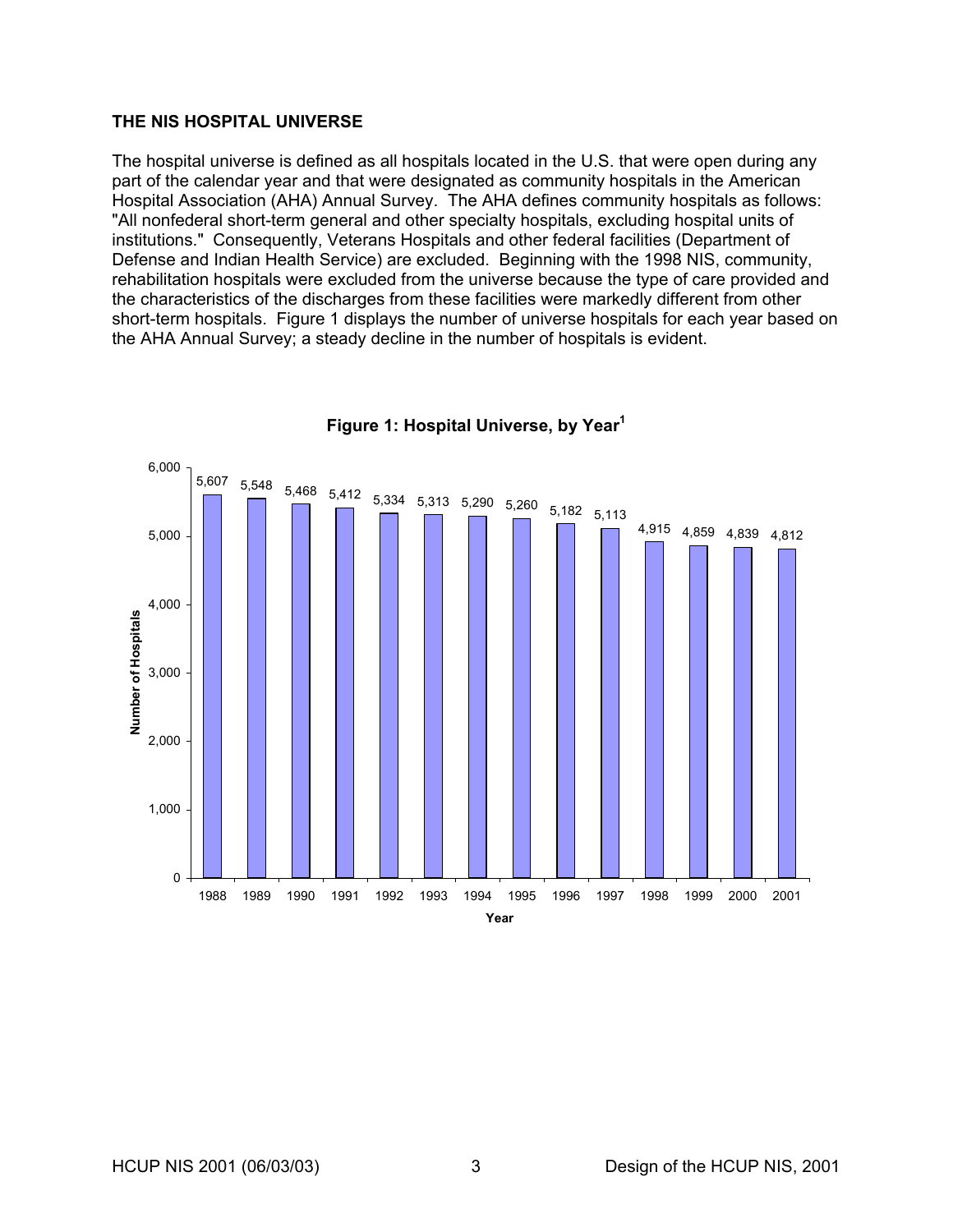### <span id="page-10-0"></span>**Hospital Merges, Splits, and Closures**

All U.S. hospital entities that were designated community hospitals in the AHA hospital file, except rehabilitation hospitals, were included in the hospital universe. Therefore, when two or more community hospitals merged to create a new community hospital, the original hospitals and the newly formed hospital were all considered separate hospital entities in the universe during the year they merged. Likewise, if a community hospital split, the original hospital and all newly created community hospitals were separate entities in the universe during the year they split. Finally, community hospitals that closed during a year were included as long as they were in operation during some part of the calendar year.

### **Stratification Variables**

Given the increase in the number of contributing states, the NIS team evaluated and revised the sampling and weighting strategy for 1998 and subsequent data years in order to best represent the U.S. This included changes to the definitions of the strata variables, the exclusion of rehabilitation hospitals from the NIS hospital universe, and a change to the calculation of hospital universe discharges for the weights. A full description of this process can be found in the special report on *Changes in NIS Sampling and Weighting Strategy for 1998.* This report is available on the 2001 NIS Documentation CD-ROM and on the HCUP User Support Website at [www.hcup-us.ahrq.gov.](http://www.hcup-us.ahrq.gov/) A description of the sampling procedures and definitions of strata variables used from 1988 through 1997 can be found in the special report: *Design of the HCUP Nationwide Inpatient Sample, 1997.* This report is available on the 1997 NIS Documentation CD-ROM and on the HCUP User Support Website.

The NIS sampling strata were defined based on five hospital characteristics contained in the AHA hospital files. Beginning with the 1998 NIS, the stratification variables were defined as follows:

1. *Geographic Region – Northeast, Midwest, West, and South*. This is an important stratification variable because practice patterns have been shown to vary substantially by region. For example, lengths of stay tend to be longer in East Coast hospitals than in West Coast hospitals. Figure 2 highlights the NIS states in gray, and [Table 2](#page-11-2) lists the states that comprise each region.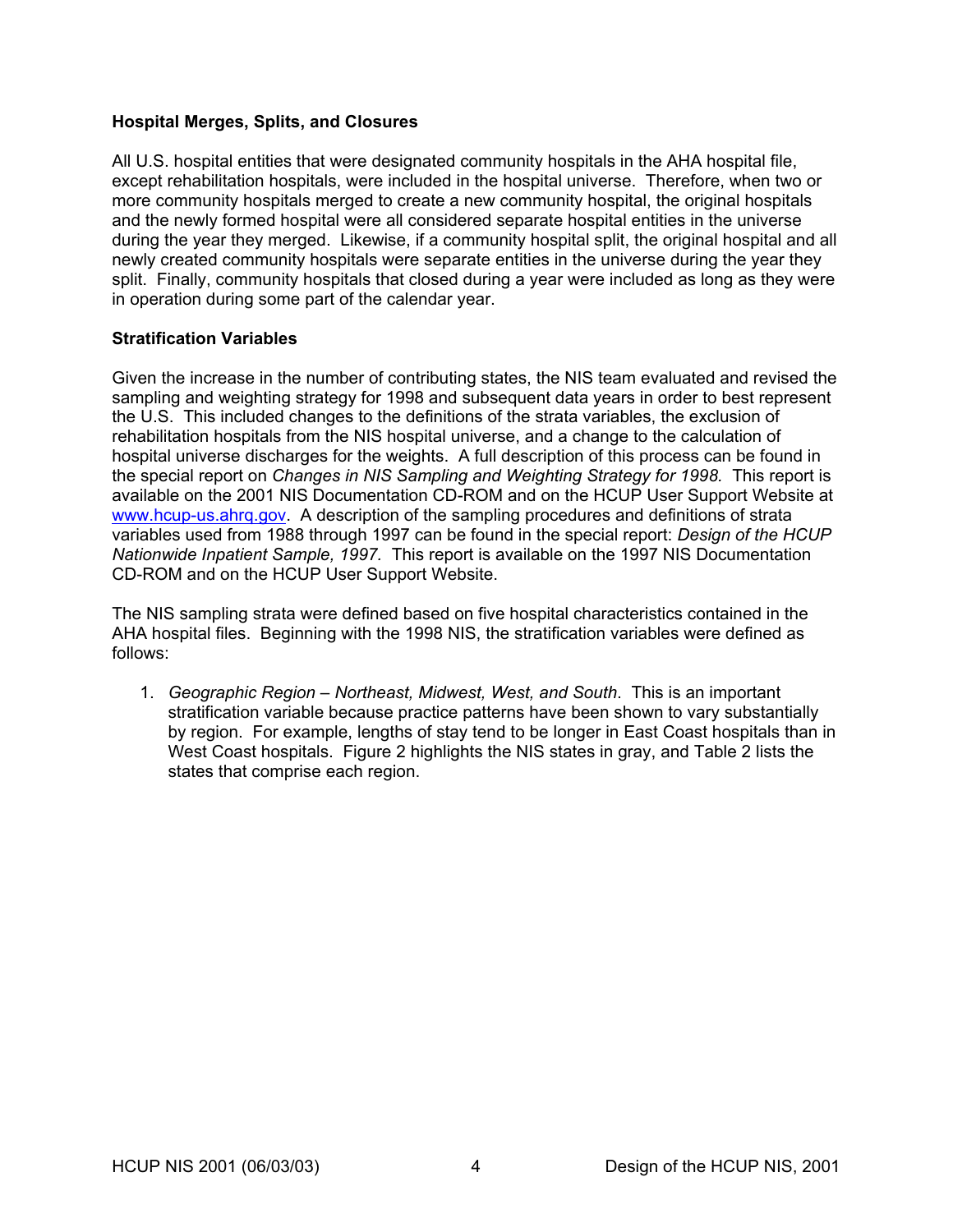<span id="page-11-0"></span>

# <span id="page-11-1"></span>**Figure 2: NIS States, by Region**

<span id="page-11-2"></span>**Table 2: All States, by Region** 

| Region       | <b>States</b>                                                                                                                                                                                              |
|--------------|------------------------------------------------------------------------------------------------------------------------------------------------------------------------------------------------------------|
| 1: Northeast | Connecticut, Maine, Massachusetts, New Hampshire, New Jersey, New<br>York, Pennsylvania, Rhode Island, Vermont                                                                                             |
| 2: Midwest   | Illinois, Indiana, Iowa, Kansas, Michigan, Minnesota, Missouri, Nebraska,<br>North Dakota, Ohio, South Dakota, Wisconsin                                                                                   |
| 3: South     | Alabama, Arkansas, Delaware, District of Columbia, Florida, Georgia,<br>Kentucky, Louisiana, Maryland, Mississippi, North Carolina, Oklahoma,<br>South Carolina, Tennessee, Texas, Virginia, West Virginia |
| 4: West      | Alaska, Arizona, California, Colorado, Hawaii, Idaho, Montana, Nevada, New<br>Mexico, Oregon, Utah, Washington, Wyoming                                                                                    |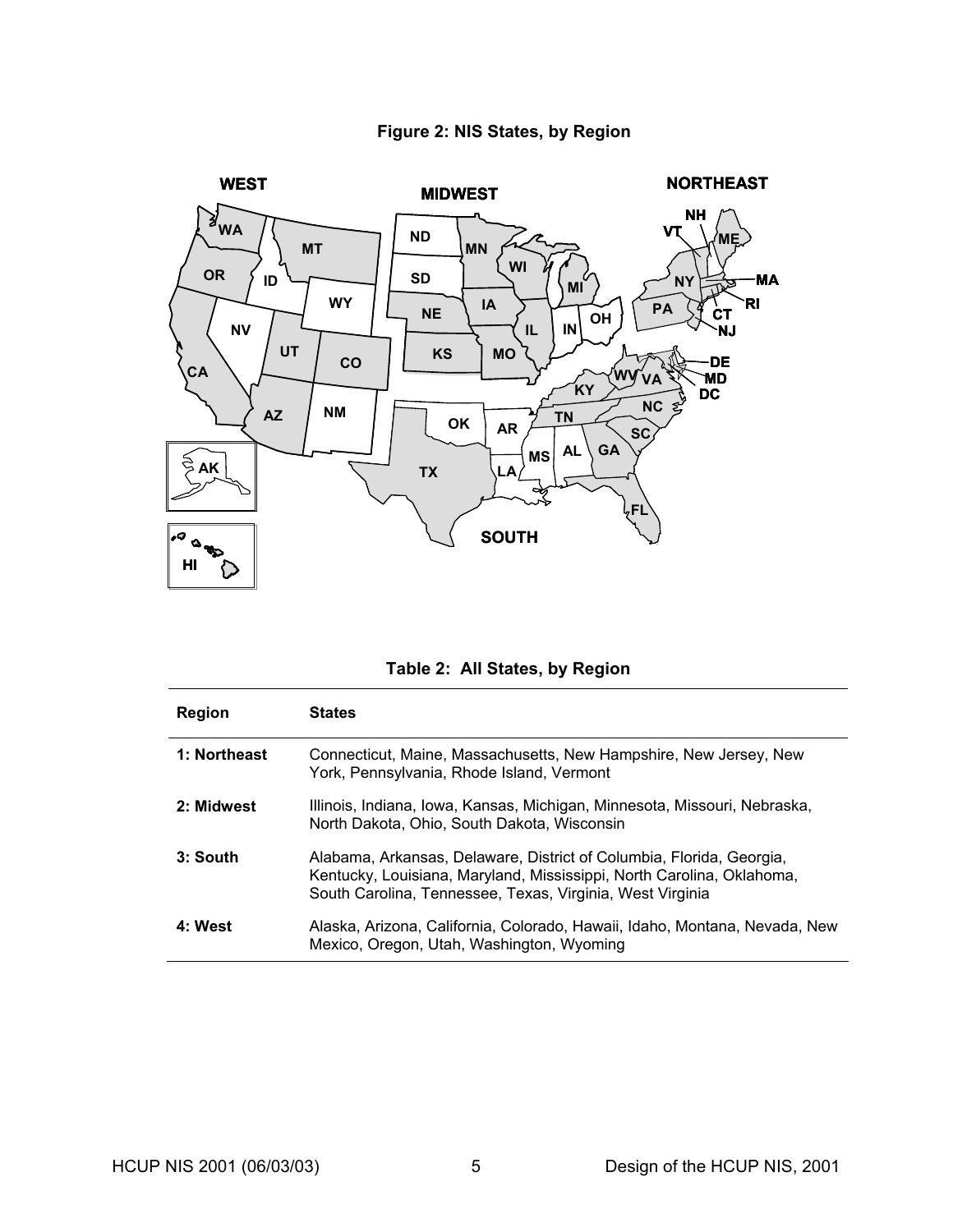- 2. *Control government nonfederal (public), private not-for-profit (voluntary), and private investor-owned (proprietary)*. Depending on their control, hospitals tend to have different missions and different responses to government regulations and policies. When there were enough hospitals of each type to allow it, hospitals were stratified as public, voluntary, and proprietary. This stratification was used for Southern rural, Southern urban nonteaching, and Western urban nonteaching hospitals. For smaller strata – the Midwestern rural and Western rural hospitals – a collapsed stratification of public versus private was used, with the voluntary and proprietary hospitals combined to form a single "private" category. For all other combinations of region, location, and teaching status, no stratification based on control was advisable given the number of hospitals in these cells.
- 3. *Location urban or rural.* Government payment policies often differ according to this designation. Also, rural hospitals are generally smaller and offer fewer services than urban hospitals.
- 4. *Teaching Status teaching or nonteaching*. The missions of teaching hospitals differ from nonteaching hospitals. In addition, financial considerations differ between these two hospital groups. Currently, the Medicare Diagnosis Related Group (DRG) payments are uniformly higher to teaching hospitals than to nonteaching hospitals. A hospital is considered to be a teaching hospital if it has an AMA-approved residency program, is a member of the Council of Teaching Hospitals (COTH), or has a ratio of full-time equivalent interns and residents to beds of .25 or higher.
- 5. *Bed Size small, medium, and large.* Bed size categories are based on hospital beds and are specific to the hospital's region, location, and teaching status, as shown in [Table](#page-13-1) 3.

The bed size cutoff points were chosen so that approximately one-third of the hospitals in a given region, location, and teaching status combination would fall within each bed size category (small, medium or large). Different cutoff points for rural, urban nonteaching, and urban teaching hospitals were used because hospitals in those categories tend to be small, medium, and large, respectively. For example, a medium-sized teaching hospital would be considered a rather large rural hospital. Further, the size distribution is different among regions for each of the urban/teaching categories. For example, teaching hospitals tend to be smaller in the West than they are in the South. Using differing cutoff points in this manner avoids strata containing small numbers of hospitals.

Rural hospitals were not split according to teaching status, because rural teaching hospitals were rare. For example, in 2001, rural teaching hospitals comprised less than 1% of the total hospital universe. The bed size categories were defined within location and teaching status because they would otherwise have been redundant. Rural hospitals tend to be small; urban non-teaching hospitals tend to be medium-sized; and urban teaching hospitals tend to be large. Yet it was important to recognize gradations of size within these types of hospitals. For example, in serving rural discharges, the role of "large" rural hospitals (particularly rural referral centers) often differs from the role of "small" rural hospitals.

To further ensure accurate geographic representation, implicit stratification variables included state and three-digit ZIP Code (the first three digits of the hospital's five-digit ZIP Code). Within each stratum, we sorted hospitals by three-digit ZIP Code prior to systematic random sampling.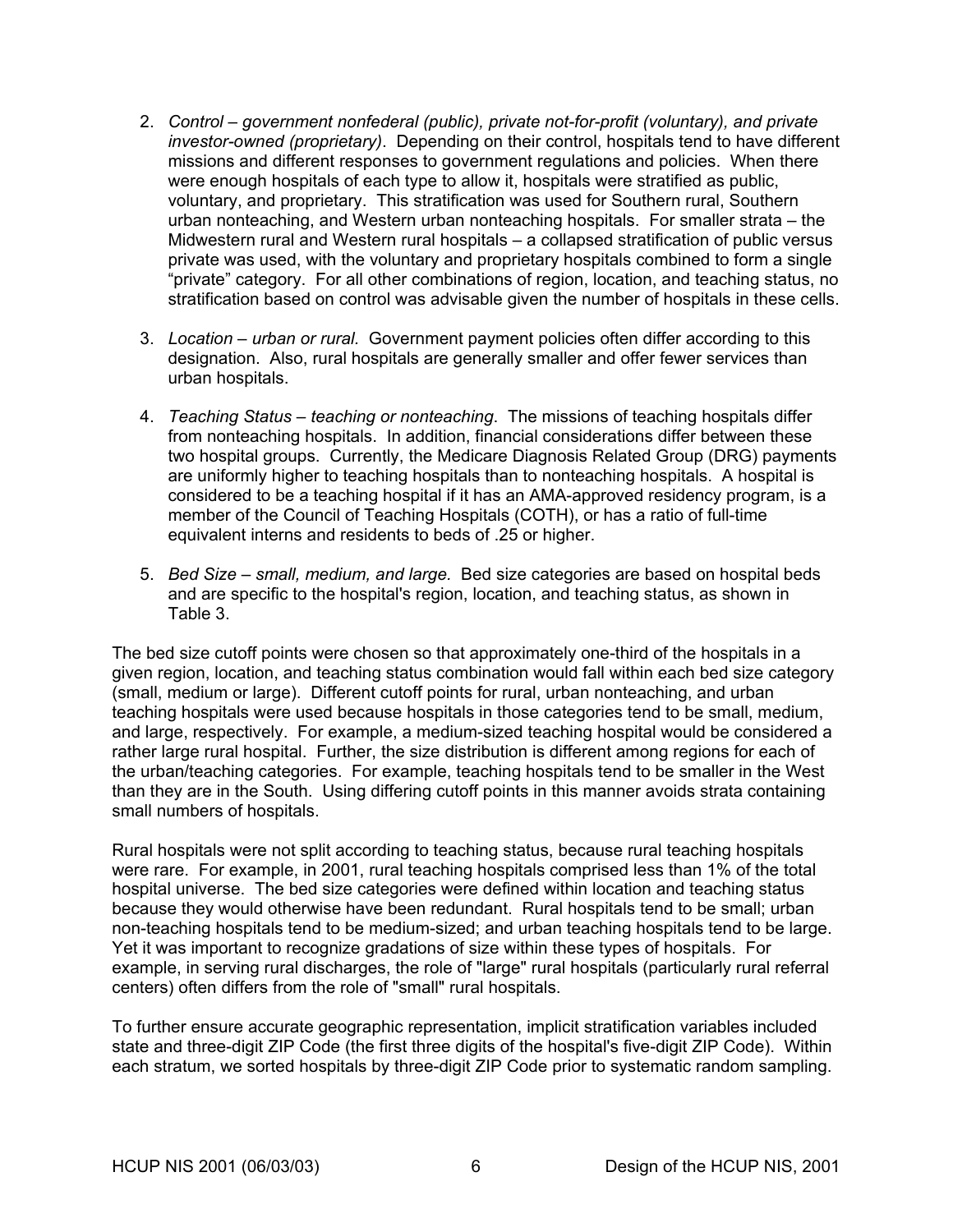<span id="page-13-0"></span>

| <b>Location and Teaching</b> | <b>Hospital Bed Size</b> |               |        |
|------------------------------|--------------------------|---------------|--------|
| <b>Status</b>                | <b>Small</b>             | <b>Medium</b> | Large  |
|                              | <b>NORTHEAST</b>         |               |        |
| <b>Rural</b>                 | $1-49$                   | 50-99         | $100+$ |
| Urban, nonteaching           | $1 - 124$                | 125-199       | $200+$ |
| Urban, teaching              | $1 - 249$                | 250-424       | $425+$ |
| <b>MIDWEST</b>               |                          |               |        |
| <b>Rural</b>                 | $1-29$                   | $30 - 49$     | $50+$  |
| Urban, nonteaching           | $1 - 74$                 | 75-174        | $175+$ |
| Urban, teaching              | 1-249                    | 250-374       | $375+$ |
| <b>SOUTH</b>                 |                          |               |        |
| <b>Rural</b>                 | $1 - 39$                 | 40-74         | $75+$  |
| Urban, nonteaching           | $1 - 99$                 | 100-199       | $200+$ |
| Urban, teaching              | 1-249                    | 250-449       | $450+$ |
| <b>WEST</b>                  |                          |               |        |
| <b>Rural</b>                 | $1 - 24$                 | 25-44         | $45+$  |
| Urban, nonteaching           | $1 - 99$                 | 100-174       | $175+$ |

### <span id="page-13-1"></span>**Table 3. Bed Size Categories, by Region**

# **HOSPITAL SAMPLING FRAME**

The *universe* of hospitals was established as all community hospitals located in the U.S. with the exception, beginning in 1998, of rehabilitation hospitals. However, it was not feasible to obtain and process all-payer discharge data from a random sample of the entire universe of hospitals because it would have been too costly to obtain data from individual hospitals, and it would have been too burdensome to process each hospital's unique data structure.

Therefore, the NIS *sampling frame* was constructed from the subset of universe hospitals that released their discharge data for research use. When the 2001 sample was drawn, the Agency for Healthcare Research and Quality (AHRQ) had agreements with 33 HCUP State Partner organizations that maintain statewide, all-payer discharge data files to include their data in the HCUP databases. These HCUP State Partners were either state agencies or private data organizations (primarily state hospital associations). The number of State Partners contributing data to the NIS has increased over the years, as shown in Table 1. As a result, the number of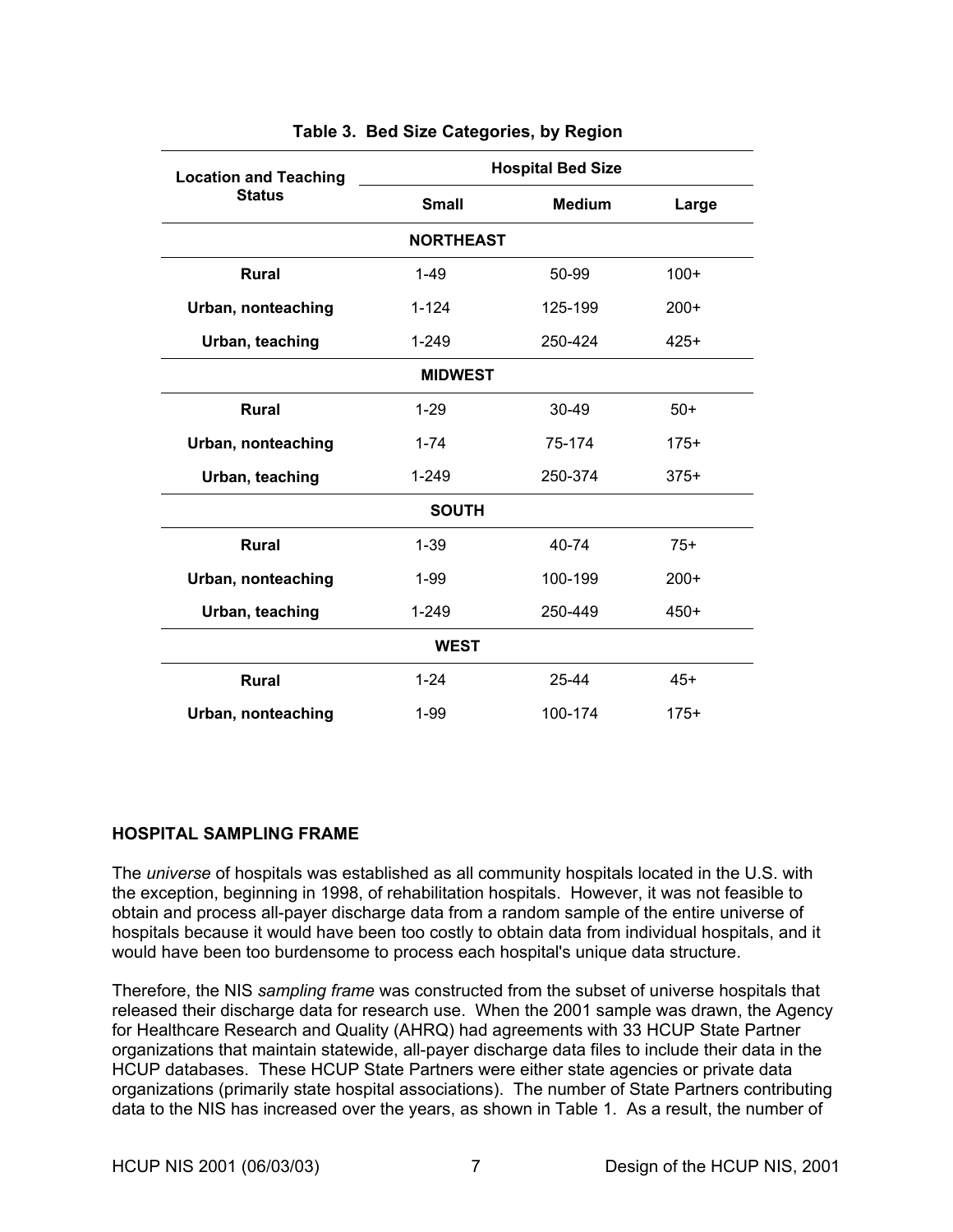<span id="page-14-0"></span>hospitals included in the NIS sampling frame has also increased over the years, as shown in [Figure](#page-14-1) 3.

The list of the entire frame of hospitals was composed of all AHA community hospitals in each of the frame states *that could be matched to the discharge data provided to HCUP*. If an AHA community hospital could not be matched to the discharge data provided by the data source, it was eliminated from the sampling frame (but not from the target universe).



<span id="page-14-1"></span>**Figure 3: NIS Hospital Sampling Frame, by Year**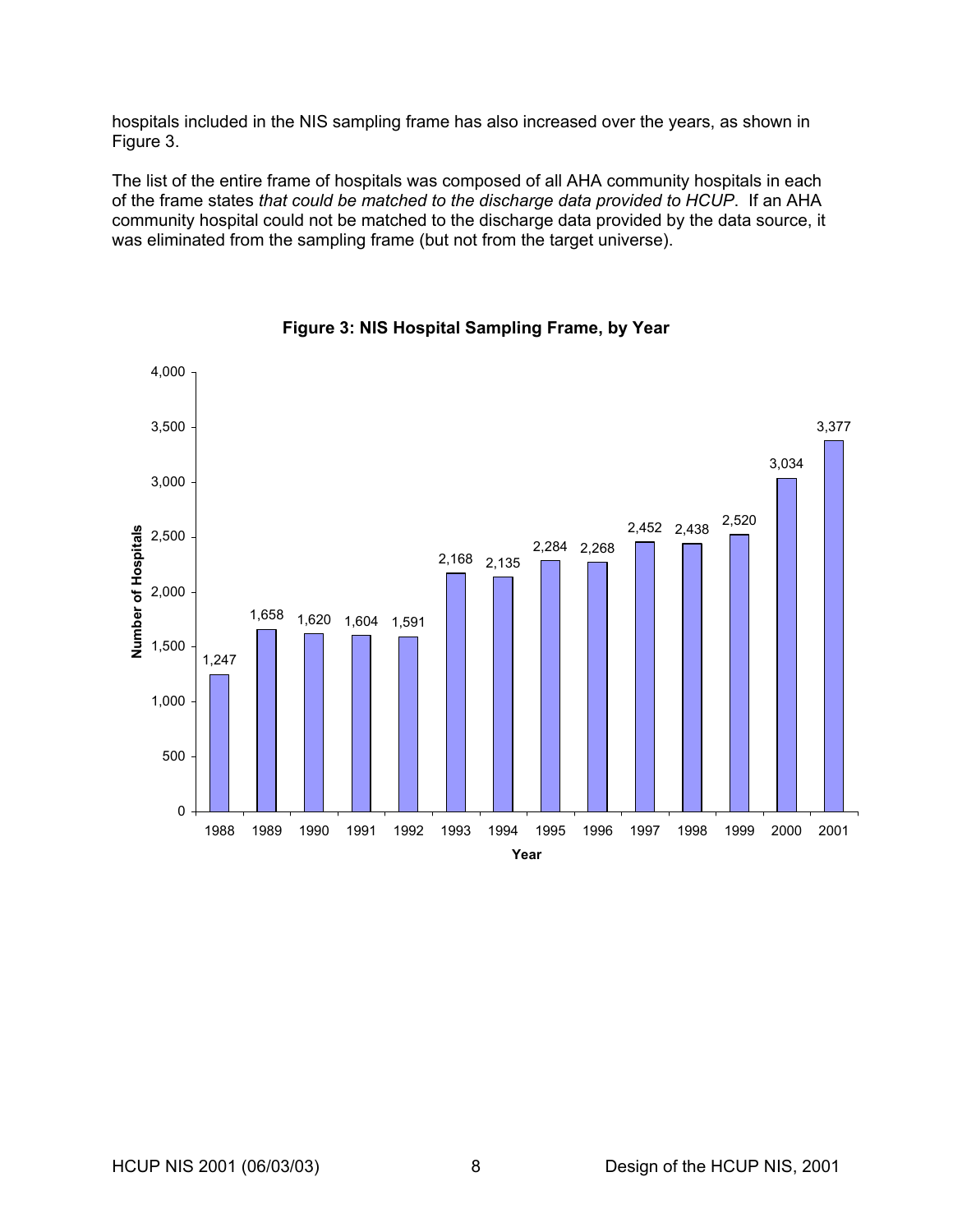[Figure](#page-16-1) 4 shows the number of hospitals in the universe, frame, and sample and the percentage of universe hospitals in the frame for each state in the sampling frame for 2001. The difference between the universe and the frame represents the difference in the number of community, nonrehabilitation hospitals in the 2001 AHA Annual Survey of Hospitals and the number of community, non-rehabilitation hospitals for which data were supplied to HCUP in all states except Georgia, Hawaii, Michigan, Missouri, Nebraska, and South Carolina.

The Georgia frame contains three hospitals less than the Georgia universe. Two hospitals were excluded because of sampling restrictions stipulated by Georgia, and one hospital identified in the AHA data was not included in the data supplied to HCUP.

The Hawaii frame contains seven hospitals less than the Hawaii universe. Four hospitals were excluded because of sampling restrictions stipulated by Hawaii, and three hospitals identified in AHA data were not included in the data supplied to HCUP.

The Michigan frame contains 45 hospitals less than the Michigan universe. Forty-one out of 137 Michigan frame hospitals did not report total charges. These hospitals are fairly evenly distributed by hospital type. There are no sampling strata in the state containing only hospitals without charges. The weakest sampling strata in the state are small teaching hospitals, with only 4 out of 10 hospitals with total charges and medium teaching hospitals, with only 3 out of 10 hospitals with total charges. The total charge data that is reported for Michigan is similar to total charge data reported by other Midwestern states. Thus, there does not seem to be an obvious bias in the type of cases for which charges are reported. The NIS team decided to drop the 41 hospitals that did not provide total charges from the frame. Our reasoning is that charges represent a critical outcome variable in the NIS and by dropping these hospitals, we avoid having to adjust the weights or create another weighting variable specifically for total charges as we did in the 2000 NIS to handle missing charges in Texas. The stratification and weighting scheme will adjust for the hospitals that are being dropped. In addition, four Michigan hospitals identified in AHA data were not included in the data supplied to HCUP.

The Missouri frame contains 46 hospitals less than the Missouri universe. Thirty-two hospitals were excluded because they signed releases for confidential use only, and fourteen hospitals identified in AHA data were not included in the data supplied to HCUP.

The Nebraska frame contains eleven hospitals less than the Nebraska universe. One hospital was excluded because of sampling restrictions stipulated by Nebraska. We dropped three additional hospitals from the sampling frame because they had incomplete data and were missing a high percentage of Medicare Discharges. Seven hospitals identified in AHA data were not included in the data supplied to HCUP.

The South Carolina frame contains eight hospitals less than the South Carolina universe. Six hospitals were excluded because of sampling restrictions stipulated by South Carolina, and two hospitals identified in AHA data were not included in the data supplied to HCUP.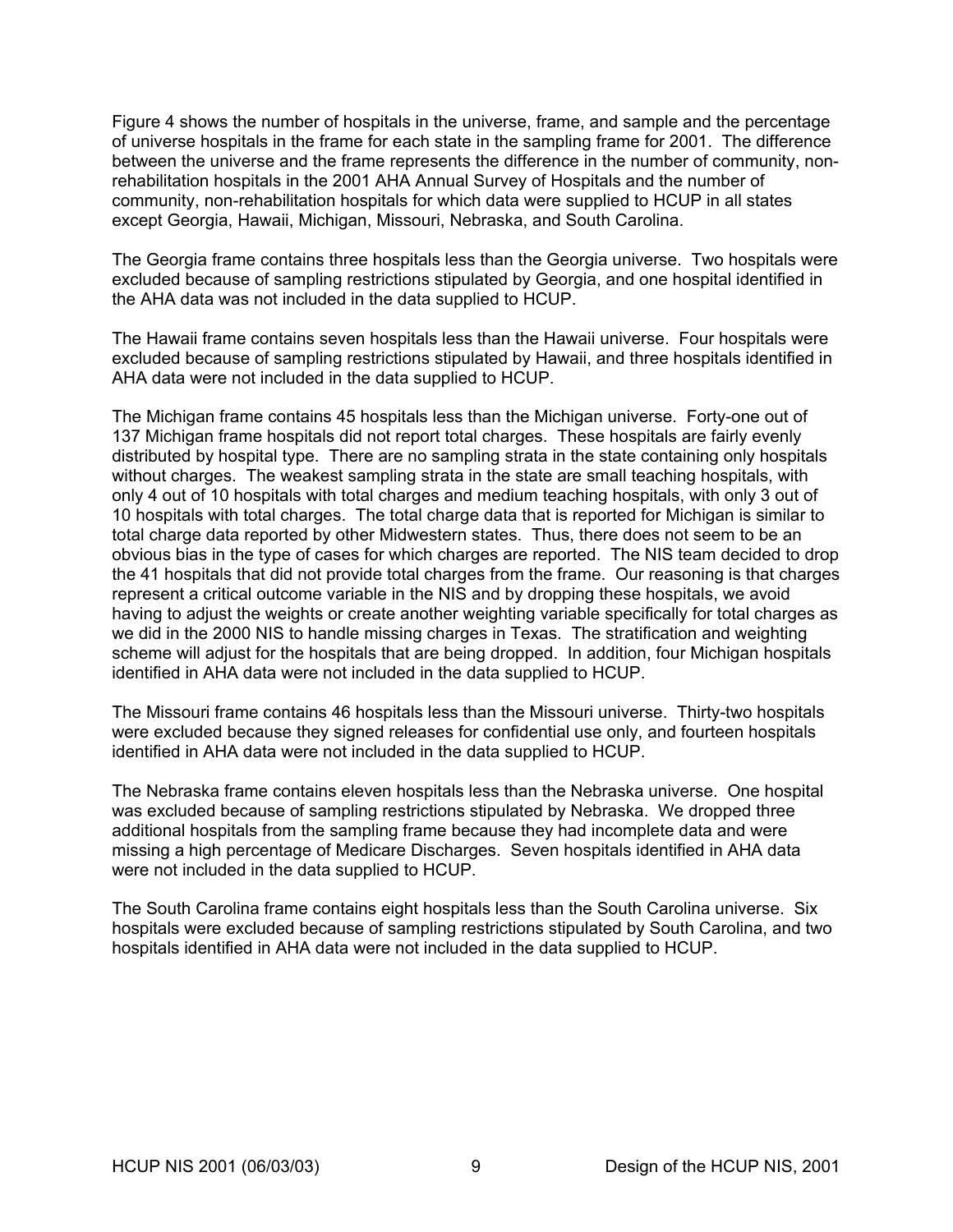<span id="page-16-1"></span><span id="page-16-0"></span>

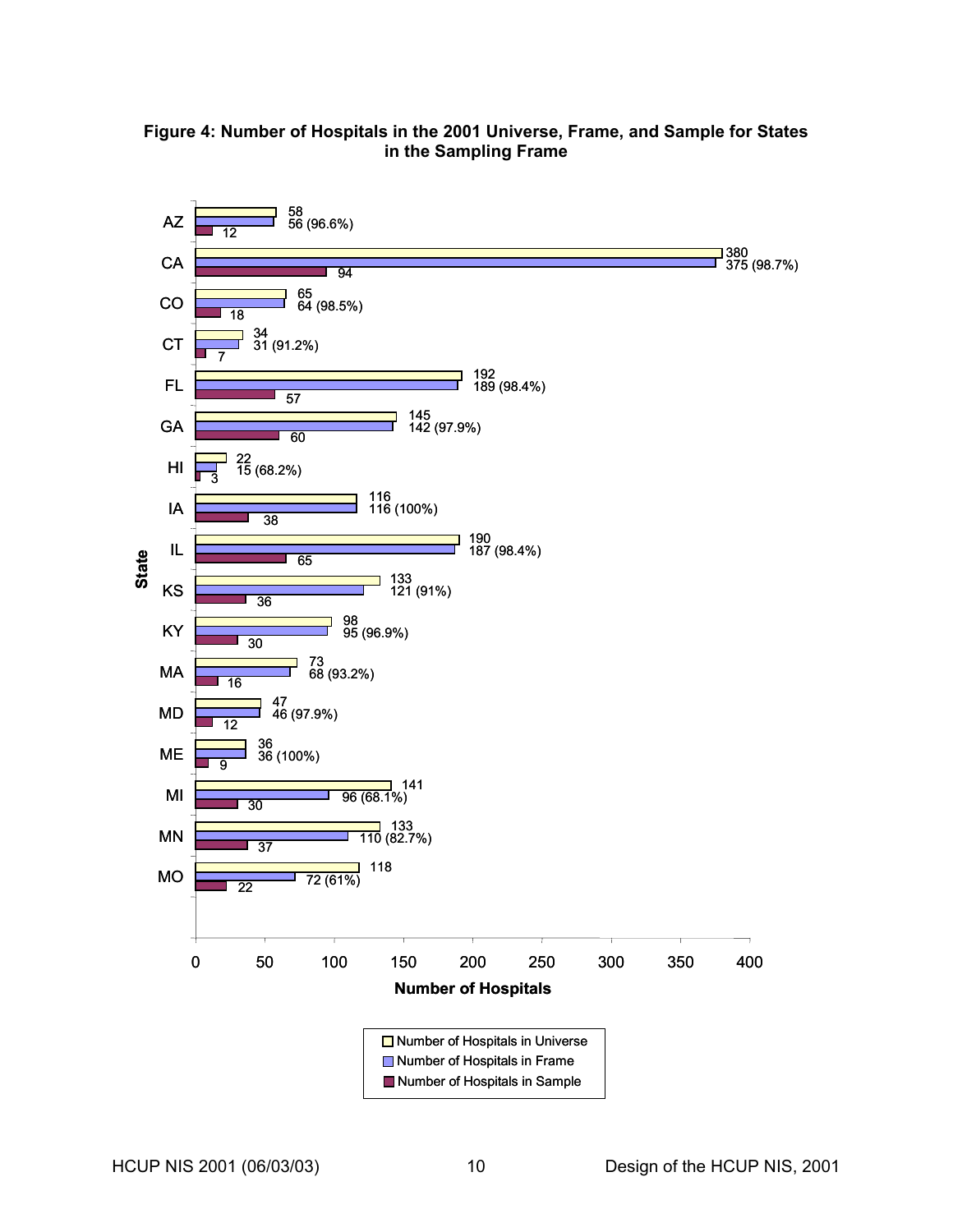#### **Number of Hospitals** 111 108 (97.3%) 83 72 (90.4%) 0 50 100 150 200 250 300 350 400 450 WV WI WA VT VA UT TX TN **SC** RI PA OR NY NJ **NE** NC **State** 73 71 (97.3%) 209 208 (99.5%) 60 58 (96.7%) 192 186 (96.9%) 11 11 (100%) 60 52 (86.7%) 118 112 (94.9%) 407 288 (70.8%) <sup>90</sup>  $\frac{41}{16}$  40 (97.6%) **84**<br>**82** (97.6%)<br>**24**  $\frac{1}{4}$   $\frac{14}{14}$  (100%) **83** (98.8%)<br>25 120 120 (100%) <sup>35</sup>  $\frac{54}{18}$  54 (100%) 34 21 14 43 <sub>10</sub> 36 1 18  $\overline{42}$ ■ Number of Hospitals in Sample **■** Number of Hospitals in Frame **□ Number of Hospitals in Universe**

# **Figure 4: Continued (North Carolina-West Virginia)**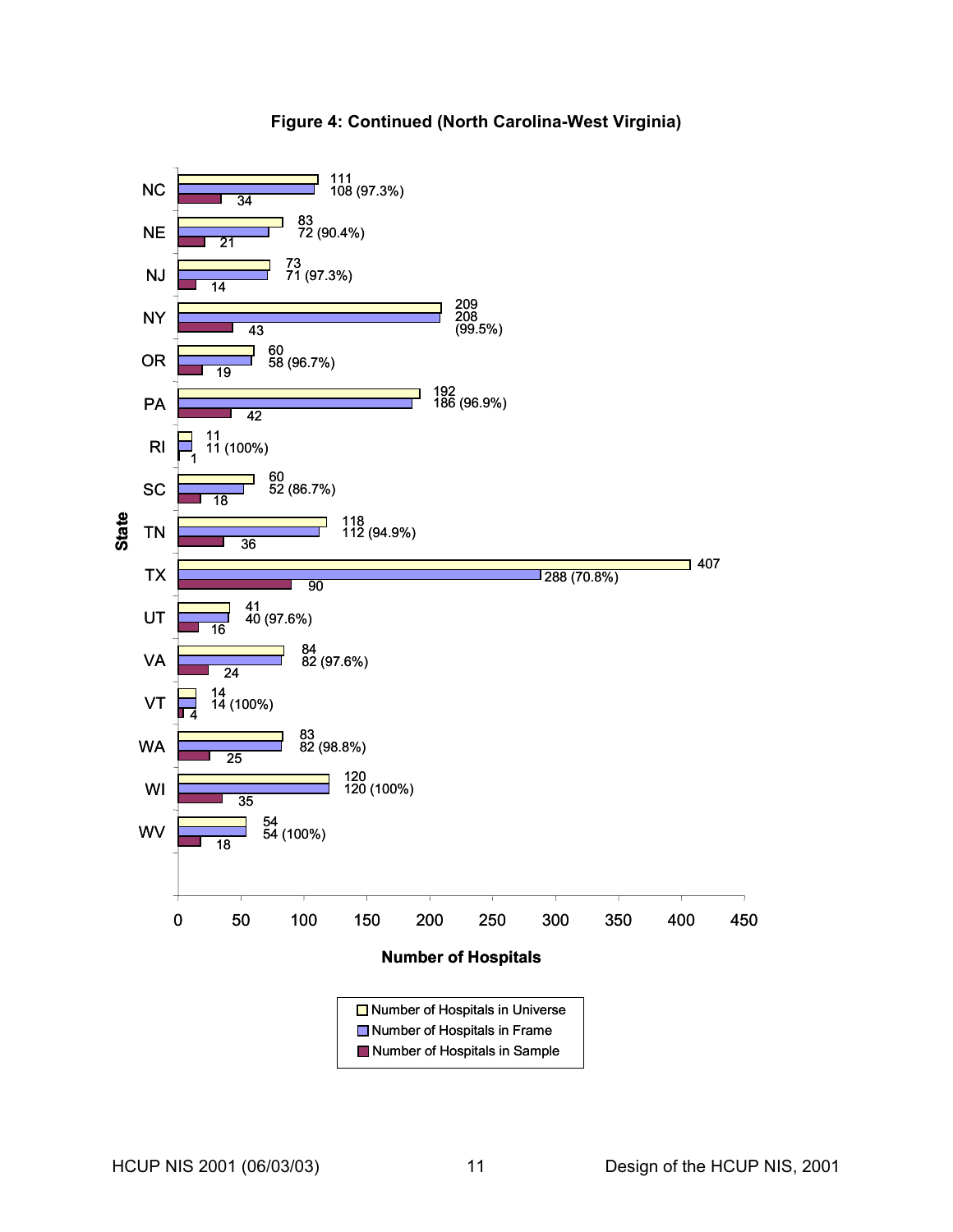<span id="page-18-0"></span>As evident in [Figure 4,](#page-16-1) only 288 out of 407 (70.8%) of Texas community, non-rehabilitation hospitals supplied data to HCUP for 2001. Certain Texas state-licensed hospitals are exempt from statutory reporting requirements. Exempt hospitals include:

- Hospitals that do not seek insurance payment or government reimbursement
- Rural providers.

The Texas statute that exempts rural providers from being required to submit data defines a hospital as a rural provider if it:

- (I) Is located in a county that:
	- (A) Has a population estimated by the United States Bureau of the Census to be not more than 35,000 as of July 1 of the most recent year for which county population estimates have been published; or
	- (B) Has a population of more than 35,000, but does not have more than 100 licensed hospital beds and is not located in an area that is delineated as an urbanized area by the United States Bureau of the Census; and
- (II) Is not a state-owned hospital or a hospital that is managed or directly or indirectly owned by an individual, association, partnership, corporation, or other legal entity that owns or manages one or more other hospitals.

These exemptions apply primarily to smaller rural public hospitals. As a result, smaller rural public hospitals are less likely to be included in the sampling frame than other Texas hospitals. While the number of hospitals omitted appears sizable, the hospitals available for the NIS include 94.5% of inpatient discharges from Texas universe hospitals.

# **HOSPITAL SAMPLE DESIGN**

# **Design Considerations**

The NIS is a stratified probability sample of hospitals in the frame, with sampling probabilities calculated to select 20% of the universe of U.S. community, non-rehabilitation hospitals contained in each stratum. This sample size was determined by AHRQ based on their experience with similar research databases. The overall design objective was to select a sample of hospitals that accurately represents the target universe, which includes hospitals outside the frame (i.e., having zero probability of selection). Moreover, this sample was to be geographically dispersed, yet drawn only from data supplied by HCUP Partners.

It should be possible, for example, to estimate DRG-specific average lengths of stay across all U.S. hospitals using weighted average lengths of stay, based on averages or regression coefficients calculated from the NIS. Ideally, relationships among outcomes and their correlates estimated from the NIS should hold across all U.S. hospitals. However, the 2001 NIS includes data from only 33 states. Therefore, it is a good idea to check your estimates against other data sources, if available. For example, the National Hospital Discharge Survey ([http://www.cdc.gov/nchs/products/pubs/pubd/series/sr13/ser13.htm\)](http://www.cdc.gov/nchs/products/pubs/pubd/series/sr13/ser13.htm) can provide benchmarks against which to check your national estimates for hospitalizations with more than 5000 cases. The *NIS Comparison Report* provides an assessment of the accuracy of NIS estimates. The most recent report is provided on the NIS Documentation CD-ROM and usually compares the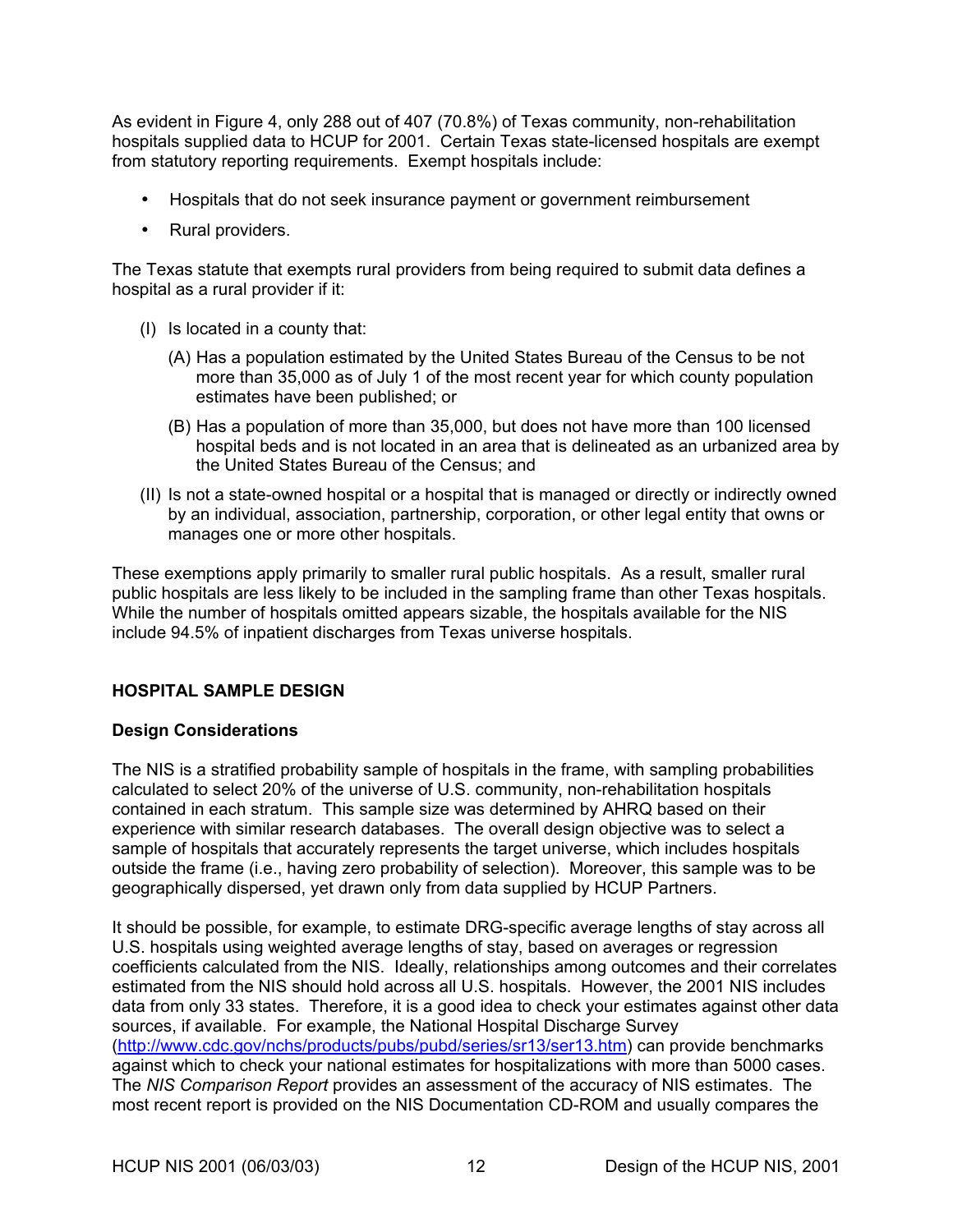<span id="page-19-0"></span>previous year's NIS with other data sources. The updated report for the current NIS will be available on the HCUP User Support Website (www.hcup-us.ahrg.gov) later in the year of data release (e.g., the 2001 *NIS Comparison Report* will be available in fall of 2003).

The NIS team considered alternative stratified sampling allocation schemes. However, allocation proportional to the number of hospitals was preferred for several reasons:

- AHRQ researchers wanted a simple, easily understood sampling methodology. It was an appealing idea that the NIS sample could be a "miniaturization" of the universe of hospitals (with the obvious geographical limitations imposed by data availability).
- AHRQ statisticians considered other optimal allocation schemes, including sampling hospitals with probabilities proportional to size (number of discharges), and they concluded that sampling with probability proportional to the number of hospitals was preferable. Even though it was recognized that the approach chosen would not be as efficient, the extremely large sample sizes yield good estimates. Furthermore, because the data are to be used for purposes other than producing nationwide estimates, (e.g., regression modeling), it is critical that all hospital types, including small hospitals, are adequately represented.

# **Overview of the Sampling Procedure**

Once the universe of hospitals was stratified, up to 20% of the total number of U.S. hospitals were randomly selected within each stratum. If too few frame hospitals were in the stratum, then all frame hospitals were selected for the NIS, subject to sampling restrictions specified by states. To simplify variance calculations, at least two hospitals were drawn from each stratum. If fewer than two frame hospitals were contained in a stratum, then that stratum was merged with an "adjacent" stratum containing hospitals with similar characteristics.

We drew a systematic random sample of hospitals from each stratum, after sorting hospitals by stratum, then by the three-digit ZIP Code (the first three digits of the hospital's five-digit ZIP Code) within each stratum, and then by a random number within each three-digit ZIP Code. These sorts ensured further geographic generalizability of hospitals within the frame states, as well as random ordering of hospitals within three-digit ZIP Codes.

Generally, three-digit ZIP Codes that are proximal in value are geographically near one another within a state. Furthermore, the U.S. Postal Service locates regional mail distribution centers at the three-digit level. Thus, the boundaries tend to be a compromise between geographic size and population size.

#### **Subsamples**

We drew two nonoverlapping 10% subsamples of discharges from the NIS file for each year. The subsamples were selected by drawing every tenth discharge starting with two different starting points (randomly selected between 1 and 10). Having a different starting point for each of the two subsamples guaranteed that they would not overlap. Discharges were sampled so that 10% of each hospital's discharges in each quarter were selected for each of the subsamples. The two samples can be combined to form a single, generalizable 20% subsample of discharges.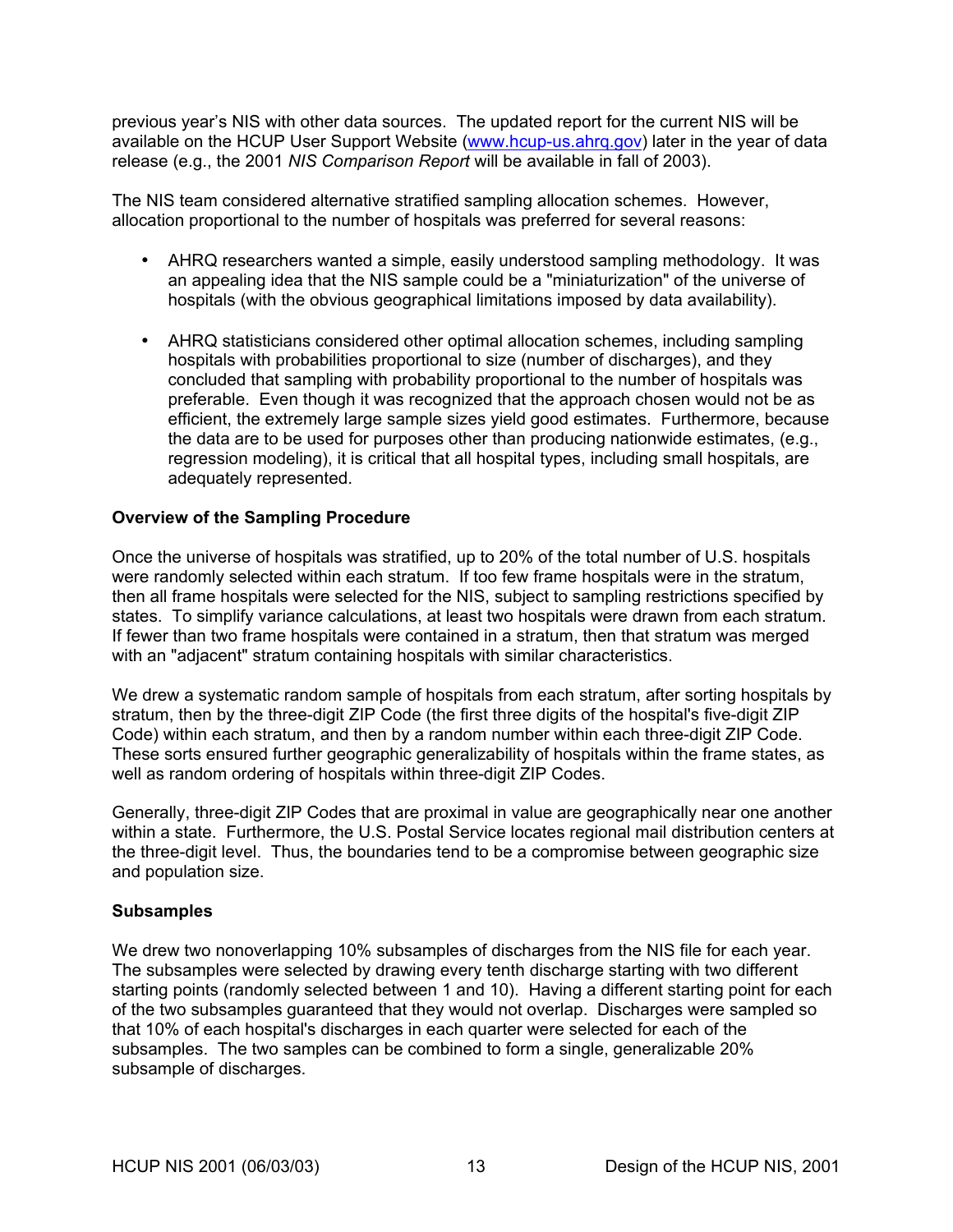# <span id="page-20-0"></span>**Change to Hospital Sampling Procedure Beginning with the 1998 NIS**

Beginning with the 1998 NIS sampling procedures, all frame hospitals within a stratum have an equal probability of selection for the sample, regardless of whether they had been in prior NIS samples. This deviates from the procedure used for earlier samples, which maximized the longitudinal component of the NIS series.

Further description of the sampling procedures for earlier releases of the NIS can be found in the special report: *Design of the HCUP Nationwide Inpatient Sample, 1997*. This report is available on the 1997 NIS Documentation CD-ROM and on the HCUP User Support Website at [www.hcup-us.ahrq.gov.](http://www.hcup-us.ahrq.gov/) For a description of the development of the new sample design for 1998 and subsequent data years, see the special report: *Changes in NIS Sampling and Weighting Strategy for 1998.* This report is available on the 2001 NIS Documentation CD-ROM and on the HCUP User Support Website at www.hcup-us.ahrg.gov.

### **Zero-Weight Hospitals**

Beginning with the 1993 NIS, the NIS samples no longer contain zero-weight hospitals. For a description of zero-weight hospitals in the 1988-1992 samples, see the special report: *Design of the HCUP Nationwide Inpatient Sample, Release 1.* This report is available on the 1988-1992 NIS Documentation CD-ROM.

### **FINAL HOSPITAL SAMPLE**

[Figure](#page-21-1) 5 shows the numbers of hospitals sampled each year, and [Figure 6](#page-21-2) presents the numbers of discharges in each year of the NIS. For the 1988-1992 NIS, zero-weight hospitals were maintained to provide a longitudinal sample, so there are two figures for each of these years – one number for the regular NIS sample and another number for the total sample.

[Figure](#page-22-1) 7 displays the weighted number of discharges sampled each year. Note that this number decreased from 35,408,207 in 1997 to 34,874,001 in 1998, a difference of 534,206 (1.5%). This slight decline is associated with two changes to the NIS design in 1998: the exclusion of community, rehabilitation hospitals from the hospital universe, and a change to the calculation of hospital universe discharges for the weights. Prior to 1998, we calculated discharges as the sum of total facility admissions (AHA data element ADMTOT), which includes long-term-care admissions, plus births (AHA data element BIRTHS) reported for each U.S. community hospital in the AHA Annual Survey. Beginning in 1998, we calculate discharges as the sum of hospital admissions (AHA data element ADMH) plus births for each U.S. community, non-rehabilitation hospital – a number that is more consistent with the number of discharges we receive from the state data sources – and we substitute total facility admissions if the number of hospital admissions is missing. Without these changes, the weighted number of discharges for 1998 would have been 35,622,743. The exclusion of community, rehabilitation hospitals reduced the number of universe hospitals by 177 and the number of weighted discharges by 214,490. The change in the calculation of discharges reduced the weighted number of discharges by 534,252.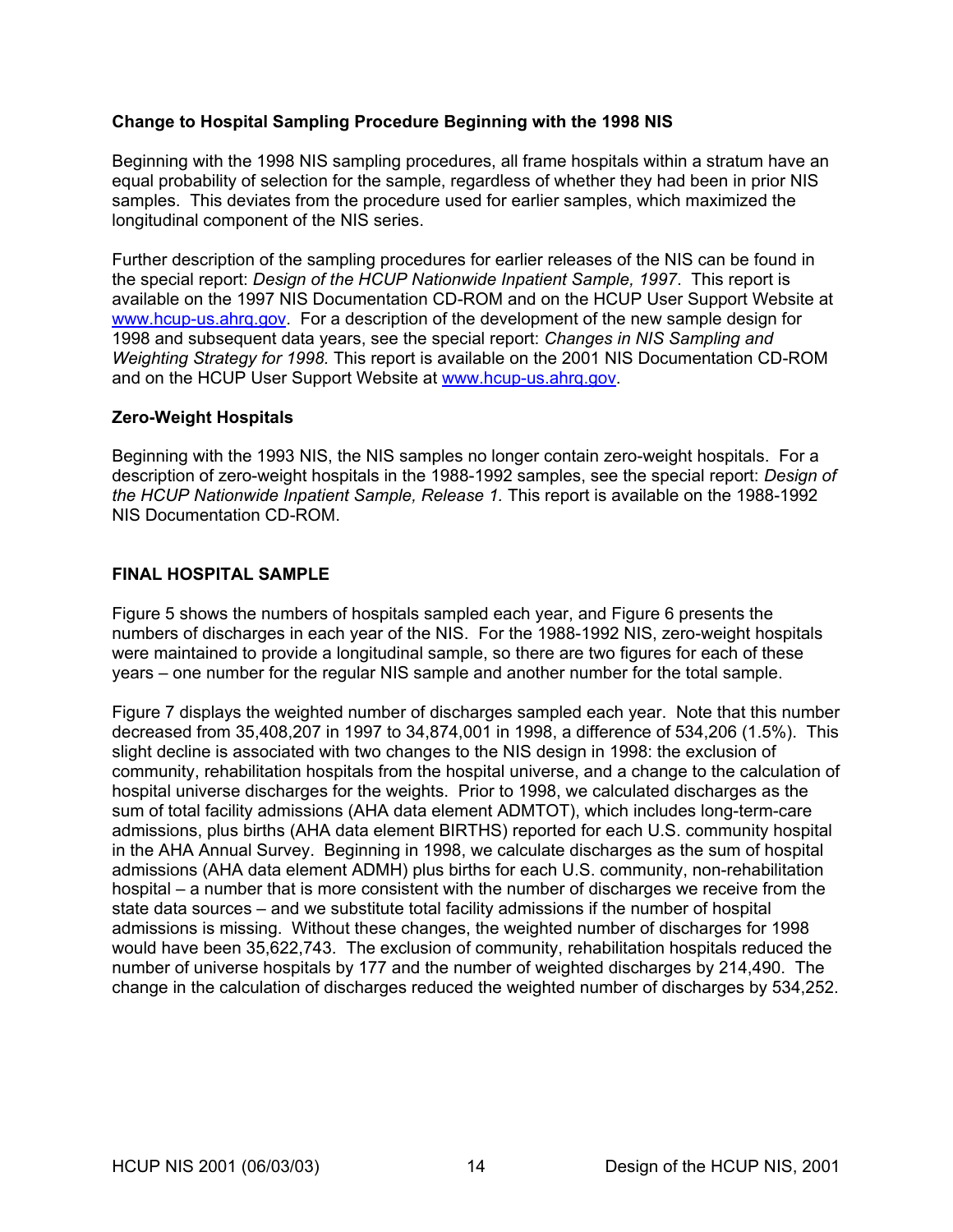<span id="page-21-0"></span>

<span id="page-21-2"></span><span id="page-21-1"></span>**Figure 5: Number of Hospitals Sampled, by Year**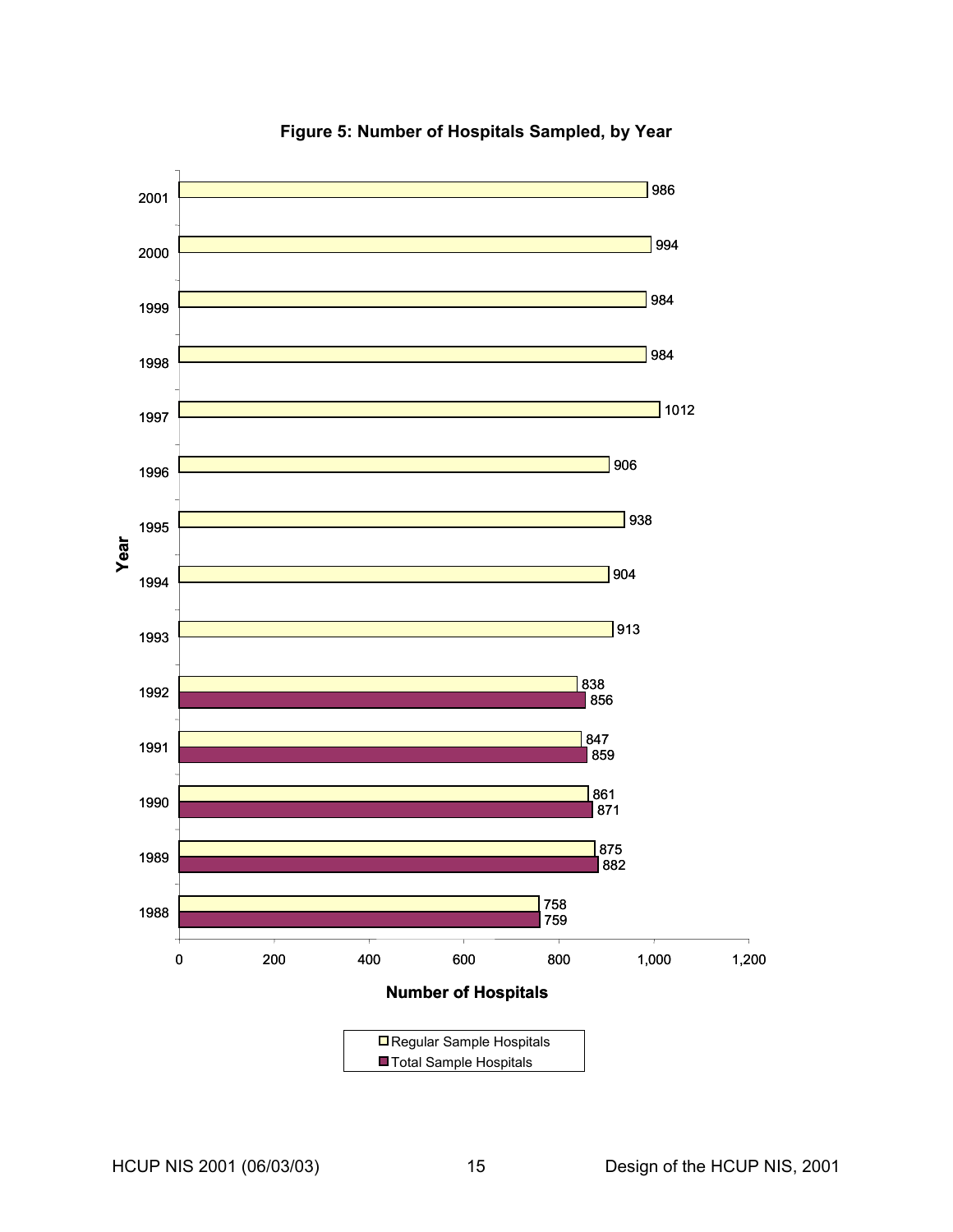<span id="page-22-0"></span>

<span id="page-22-1"></span>**Figure 6: Number of NIS Discharges, by Year** 

#### **Discharges in Millions**

| $\Box$ Regular Sample Discharges |  |
|----------------------------------|--|
| ■ Total Sample Discharges        |  |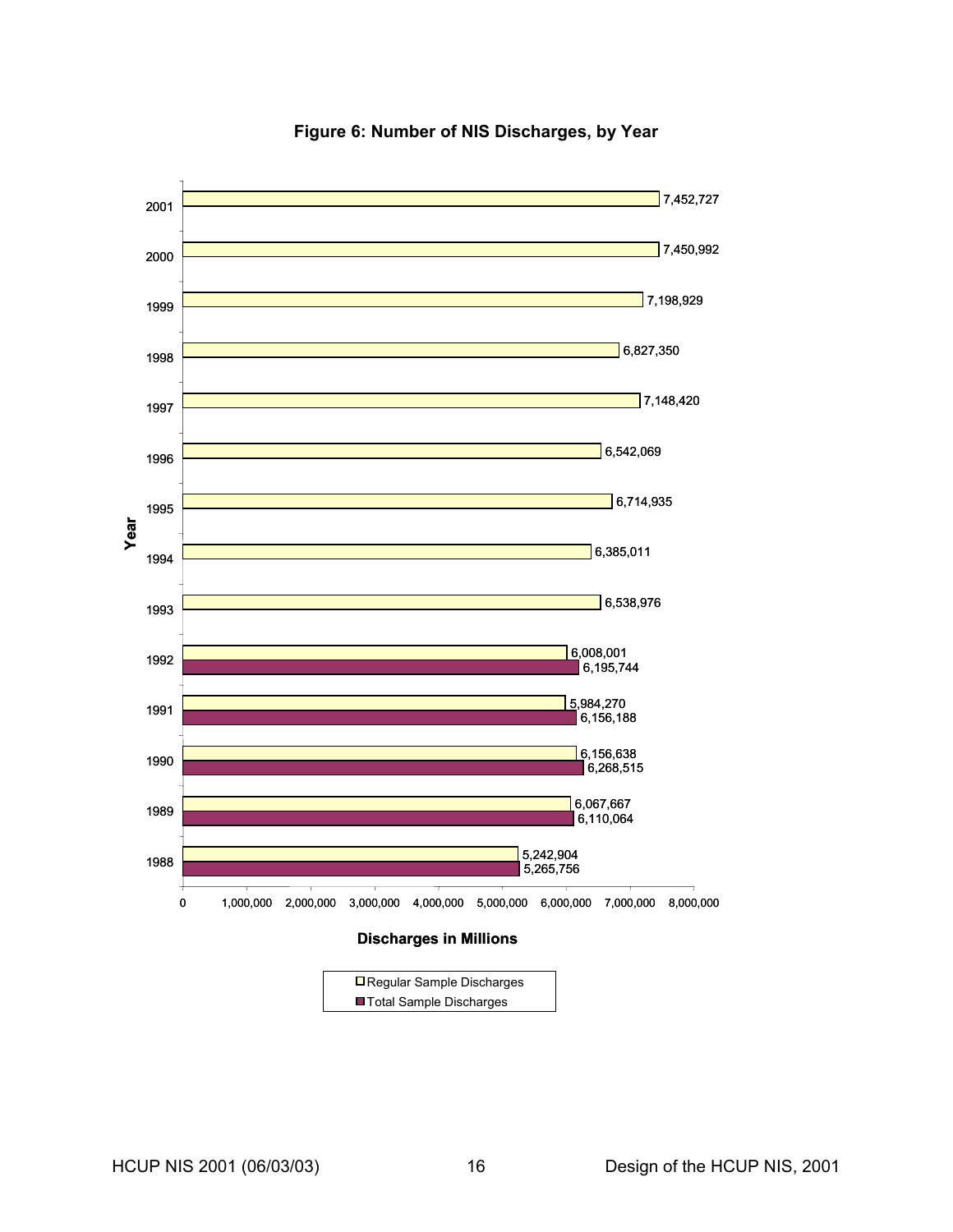<span id="page-23-0"></span>

**Figure 7: Weighted Number of NIS Discharges, by Year**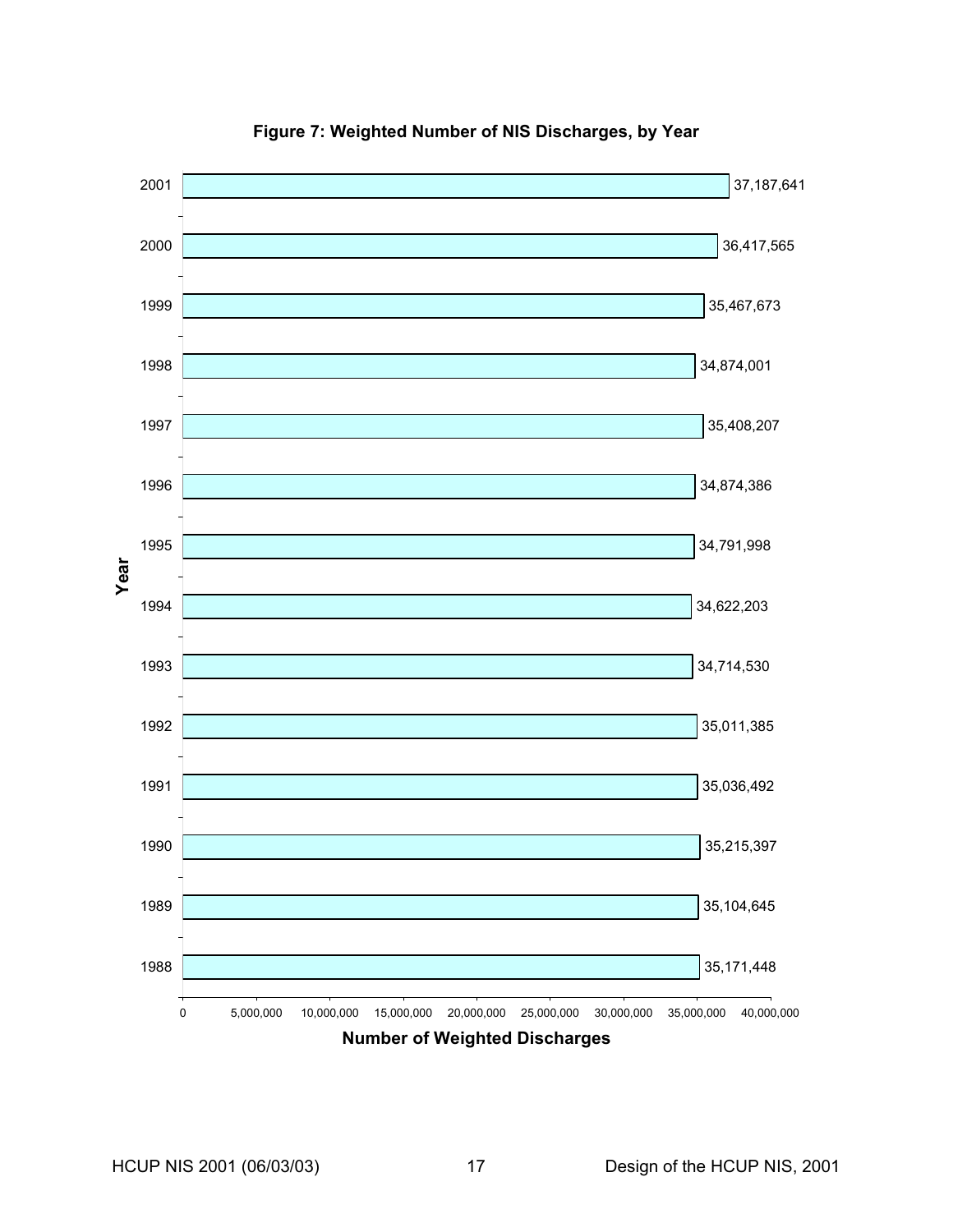[Figure](#page-25-1) 8 presents a summary of the 2001 NIS hospital sample by geographic region and the number of:

- universe hospitals (Universe),
- frame hospitals (Frame),
- target hospitals (Target  $= 20\%$  of the universe),
- sampled hospitals (Sample), and
- surplus hospitals (Surplus = Target Sample).

For example, in 2001 the Northeast region contained 668 hospitals in the universe. It also contained 625 hospitals in the frame, of which 136 hospitals were drawn for the sample. This was two more than the target sample size of 134 hospitals, resulting in a surplus of two hospitals over the target. The total sample exceeded the target by 23 hospitals, with a resulting sample of 20.5% of the total hospital universe. We sampled more than the target number of hospitals in each region because we rounded the target sample size for each stratum up to the next highest integer whenever it was not an integer.

Figure 9 summarizes the estimated U.S. population on July 1, [2](#page-33-2)001<sup>2</sup> by geographic region, and for each region shows:

- the estimated U.S. population
- the estimated population of states in the 2001 NIS
- the percentage of estimated U.S. population included in NIS states.

For example, the estimated population of the Northeast region on July 1, 2001 was 53,950,802. The estimated population on July 1, 2001, of states in the Northeast region that were included in the 2001 NIS was 52,691,443. This represents 97.7% of the total Northeast region population. The percentage of estimated U.S. population included in states in the 2001 NIS was almost as high in the West (88.7%), but was lower in the South (81.0%). The three Midwest states added to the 2001 NIS have substantially increased the percentage of the Midwest population represented, from 45.0% in the 2000 NIS to 70.8% in the 2001 NIS. Overall, the states in the 2001 NIS include an estimated 83.6% of the entire U.S population.

Figure 10 shows the number of discharges in the 2001 sample for each state. The number of sampled discharges in each state ranges from 5,906 discharges from Rhode Island to 893,813 from California.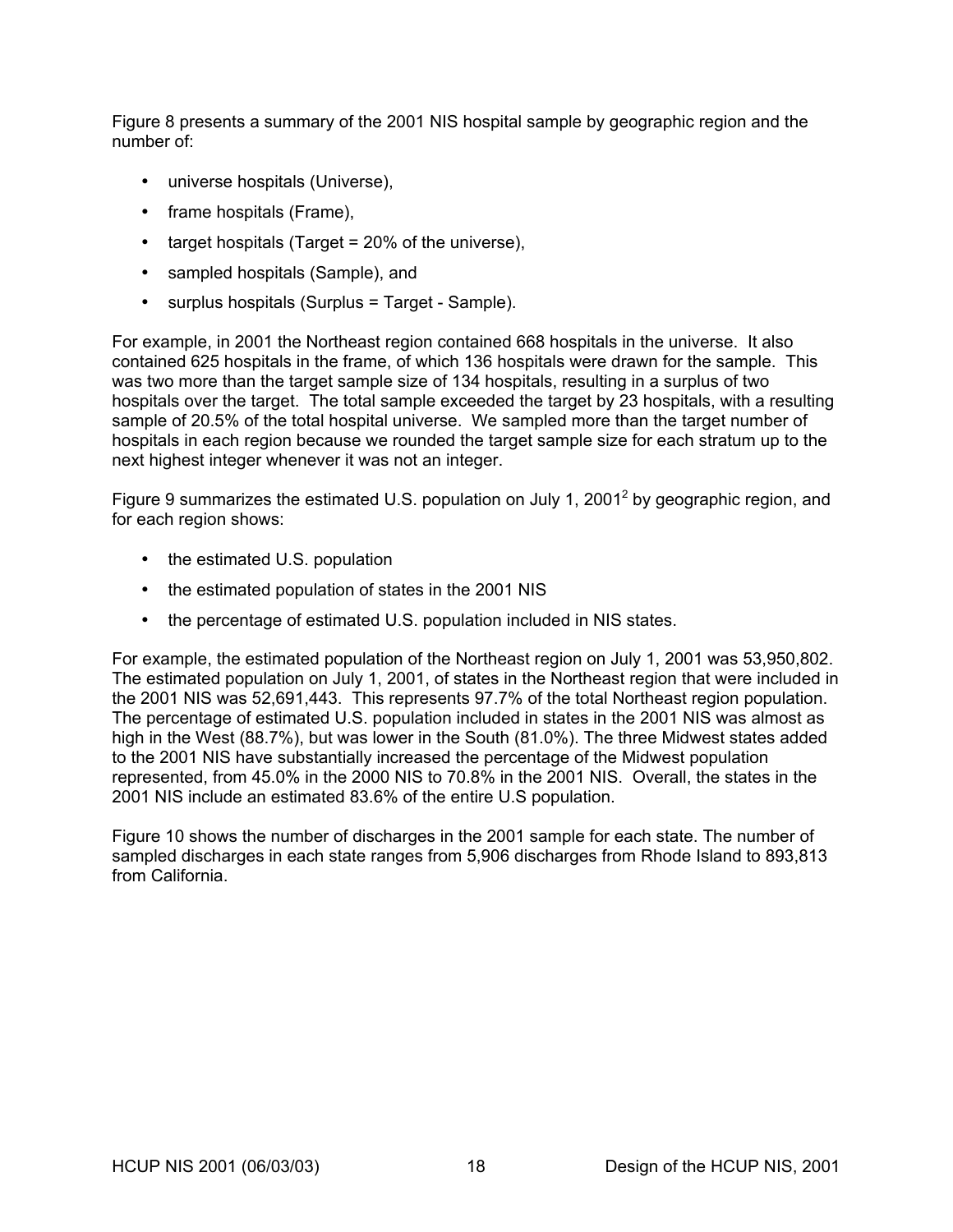<span id="page-25-0"></span>

<span id="page-25-1"></span>**Figure 8: Number of Hospitals in 2001 Universe, Frame, Target, Sample, and Surplus, by Region**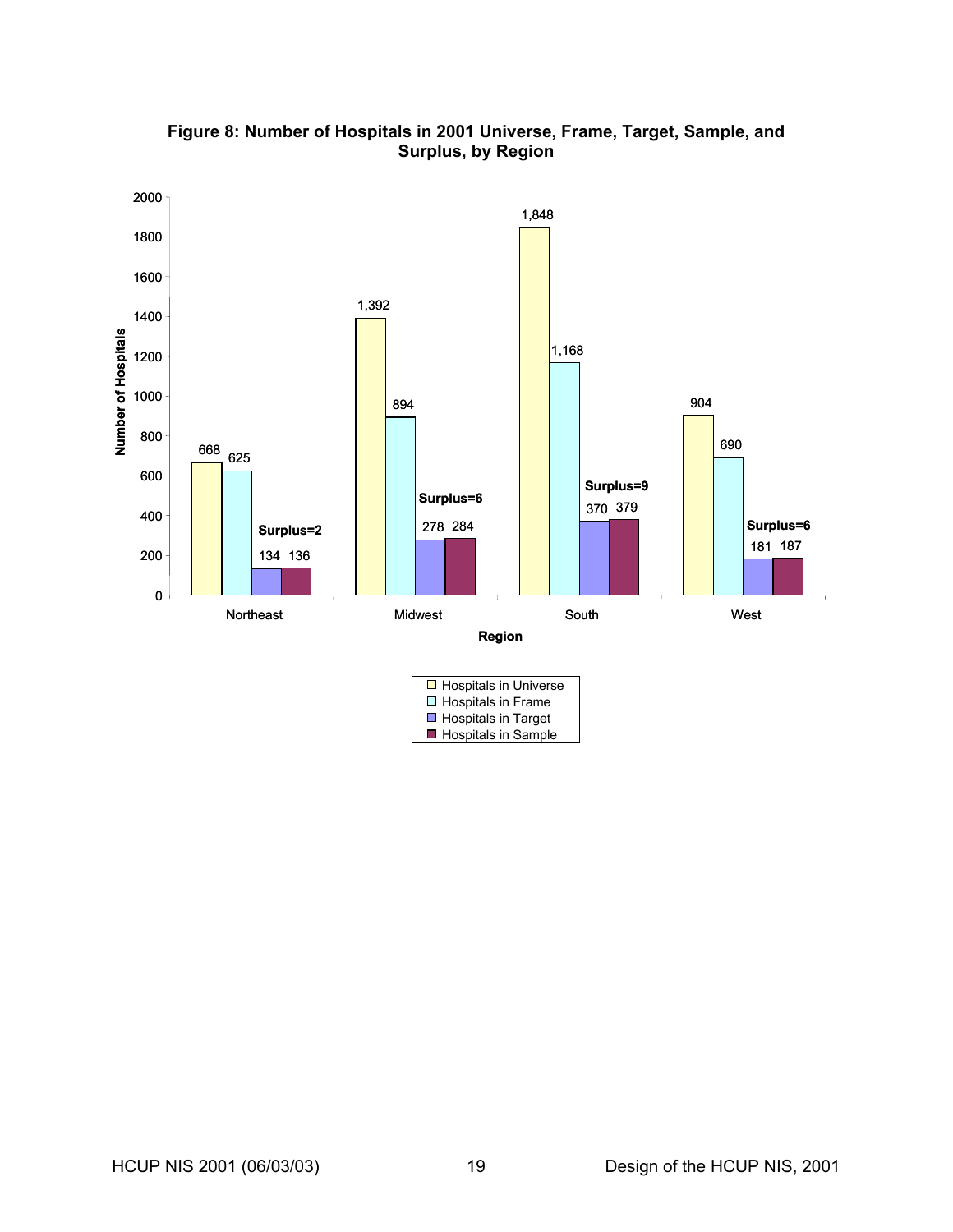<span id="page-26-0"></span>

# **Figure 9: Percentage of U.S. Population in 2001 NIS States, by Region**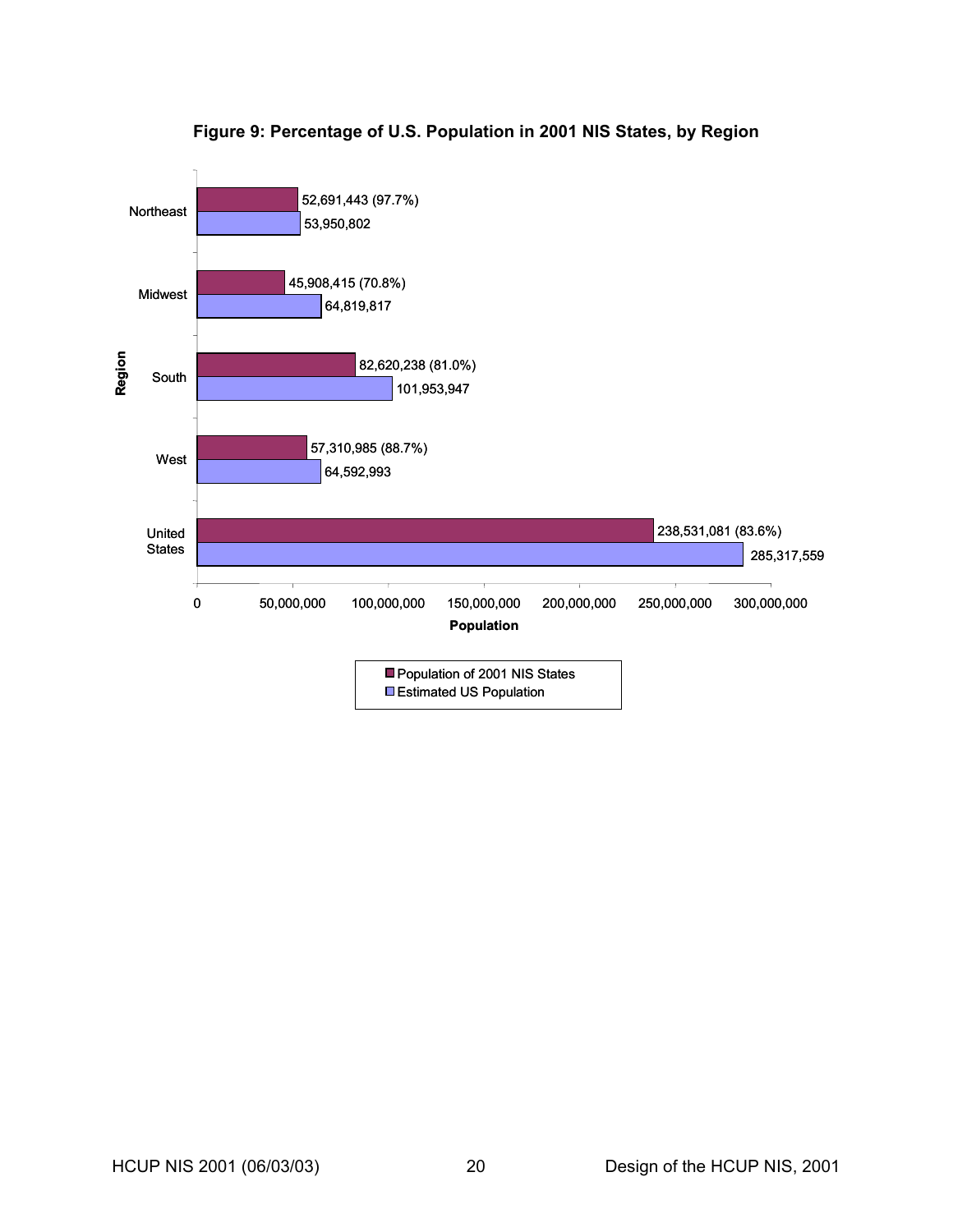<span id="page-27-0"></span>

# **Figure 10: Number of Discharges in the 2001 Sample, by State**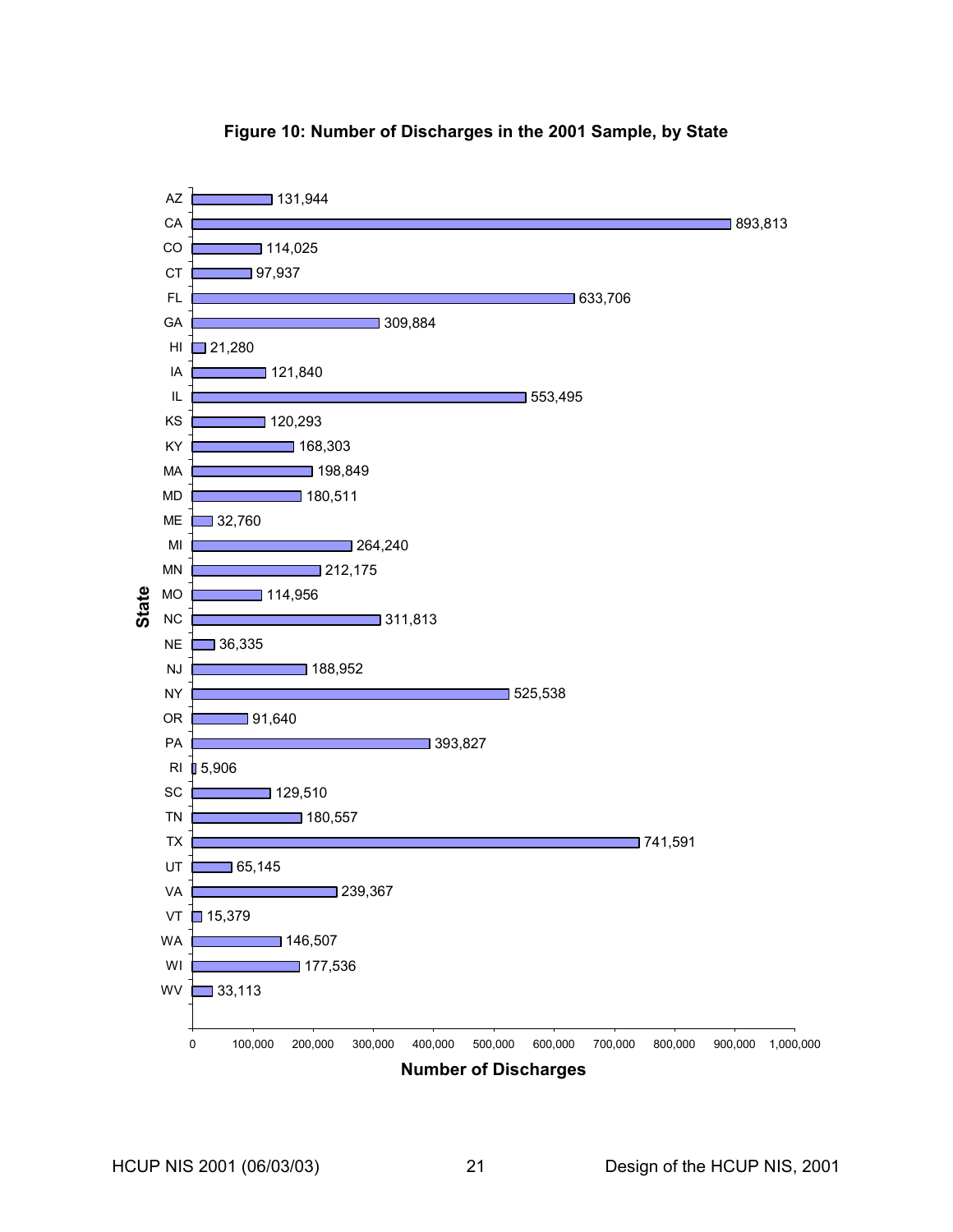# <span id="page-28-0"></span>**SAMPLE WEIGHTS**

To obtain nationwide estimates, we developed discharge weights using the AHA universe as the standard. These were developed separately for hospital- and discharge-level analyses. Hospital-level weights were developed to extrapolate NIS sample hospitals to the hospital universe. Similarly, discharge-level weights were developed to extrapolate NIS sample discharges to the discharge universe.

# **Hospital Weights**

Hospital weights to the universe were calculated by post-stratification. For each year, hospitals were stratified on the same variables that were used for sampling: geographic region, urban/rural location, teaching status, bed size, and control. The strata that were collapsed for sampling were also collapsed for sample weight calculations. Within each stratum *s*, each NIS sample hospital's universe weight was calculated as:

 $W_s$ (universe) =  $N_s$ (universe) ÷  $N_s$ (sample)

where  $W_s$ (universe) was the hospital universe weight, and  $N_s$ (universe) and  $N_s$ (sample) were the number of community hospitals within stratum *s* in the universe and sample, respectively. Thus, each hospital's universe weight (HOSPWT) is equal to the number of universe hospitals it represents during that year. Since 20% of the hospitals in each stratum were sampled when possible, the hospital weights are usually around five.

# **Discharge Weights**

The calculations for discharge-level sampling weights were similar to the calculations of hospital-level sampling weights. The discharge weights usually are constant for all discharges within a stratum. The only exceptions are for strata with sample hospitals that, according to the AHA files, were open for the entire year but contributed less than their full year of data to the NIS. For those hospitals, we *adjusted* the number of observed discharges by a factor of 4 ÷ Q, where Q was the number of calendar quarters for which the hospital contributed discharges to the NIS. For example, when a sample hospital contributed only two quarters of discharge data to the NIS, the *adjusted* number of discharges was double the observed number. This adjustment was done only for weighting purposes. The NIS dataset includes only the actual (unadjusted) number of observed discharges.

With that minor adjustment, each discharge weight is essentially equal to the number of AHA universe discharges that each sampled discharge represents in its stratum. This calculation was possible because the number of total discharges was available for every hospital in the universe from the AHA files. Each universe hospital's AHA discharge total was calculated as the sum of newborns and hospital discharges.

Discharge weights to the universe were calculated by post-stratification. Hospitals were stratified just as they were for universe hospital weight calculations. Within stratum *s*, for hospital *i*, each NIS sample discharge's universe weight was calculated as:

 $DW_{is}$ (universe) =  $[DN_s$ (universe) ÷ ADN<sub>s</sub>(sample)] \* (4 ÷ Q<sub>i</sub>)

where  $DW_{is}$ (universe) was the discharge weight,  $DN_s$ (universe) was the number of discharges from community hospitals in the universe within stratum *s*; ADN<sub>s</sub>(sample) was the number of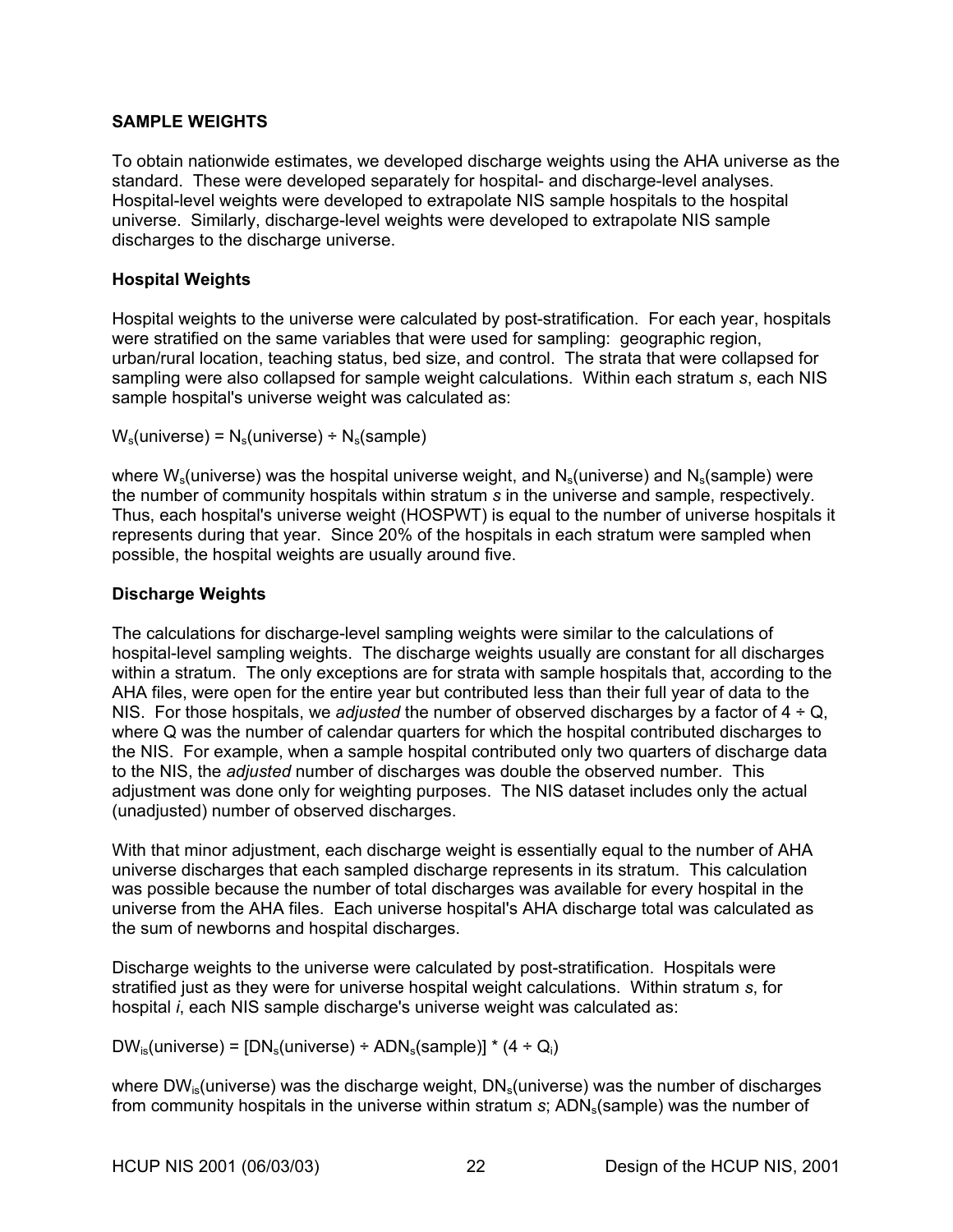<span id="page-29-0"></span>*adjusted* discharges from sample hospitals selected for the NIS; and Qi was the number of quarters of discharge data contributed by hospital *i* to the NIS (usually  $Q_i = 4$ ). Thus, each discharge's weight (DISCWT) is equal to the number of universe discharges it represents in stratum s during that year. Since all discharges from 20% of the hospitals in each stratum were sampled when possible, the discharge weights are usually around five.

# **Weight Data Elements**

To produce nationwide estimates, use one of the following discharge weights to extrapolate discharges in the NIS Core file to the discharges from all U.S. community, non-rehabilitation hospitals. When using one of the 10% subsample files, use the subsample discharge weight (the discharge weight multiplied by 10). When using the hospital weights with the subsample files, there is no need to multiply the hospital weights because all hospitals will be represented in the subsample files, thus the same hospital weight (HOSPWT) can be used for the full NIS and for the subsample files.

| <b>NIS Year</b> | Name of Discharge Weight on the<br><b>Core File to Use for Creating</b><br><b>Nationwide Estimates</b>                                                                                                        | Name of Discharge Weight on the<br>10% Subsample File to Use for<br><b>Creating Nationwide Estimates</b>                                                                                                   |
|-----------------|---------------------------------------------------------------------------------------------------------------------------------------------------------------------------------------------------------------|------------------------------------------------------------------------------------------------------------------------------------------------------------------------------------------------------------|
| 2001            | <b>DISCWT</b> for all analyses<br>$\bullet$                                                                                                                                                                   | DISCWT10 for all analyses<br>$\bullet$                                                                                                                                                                     |
| 2000            | DISCWT to create nationwide<br>$\bullet$<br>estimates for all analyses except<br>those that involve total charges.<br><b>DISCWTCHARGE to create</b><br>$\bullet$<br>nationwide estimates of total<br>charges. | DISCWT10 to create nationwide<br>$\bullet$<br>estimates for all analyses except<br>those that involve total charges.<br>DISCWTCHARGE10 to create<br>$\bullet$<br>nationwide estimates of total<br>charges. |
| 1998-1999       | <b>DISCWT</b> for all analyses<br>$\bullet$                                                                                                                                                                   | DISCWT10 for all analyses<br>$\bullet$                                                                                                                                                                     |
| 1988-1997       | DISCWT U for all analyses<br>$\bullet$                                                                                                                                                                        | D10CWT U for all analyses<br>$\bullet$                                                                                                                                                                     |

# **DATA ANALYSIS**

# **Missing Values**

Missing data values can compromise the quality of estimates. If the outcome for discharges with missing values is different from the outcome for discharges with valid values, then sample estimates for that outcome will be biased and will not accurately represent the discharge population. There are several techniques available to help overcome this bias. One strategy is to use imputation to replace missing values with acceptable values. Another strategy is to use sample weight adjustments to compensate for missing values. $3$  Such data preparation and adjustment is outside the scope of this report. However, if necessary, it should be done before analyzing data with statistical procedures.

On the other hand, if the cases with and without missing values are assumed to be similar with respect to their outcomes, then no adjustment may be necessary for estimates of means and rates because the means and rates based on nonmissing cases would be representative of the means and rates of missing cases. However, some adjustment may still be necessary for the estimates of totals. Sums (of non-negative variables) would tend to be underestimated in the presence of missing values of the variable for which the total is estimated because the cases with missing values would be omitted from the calculations.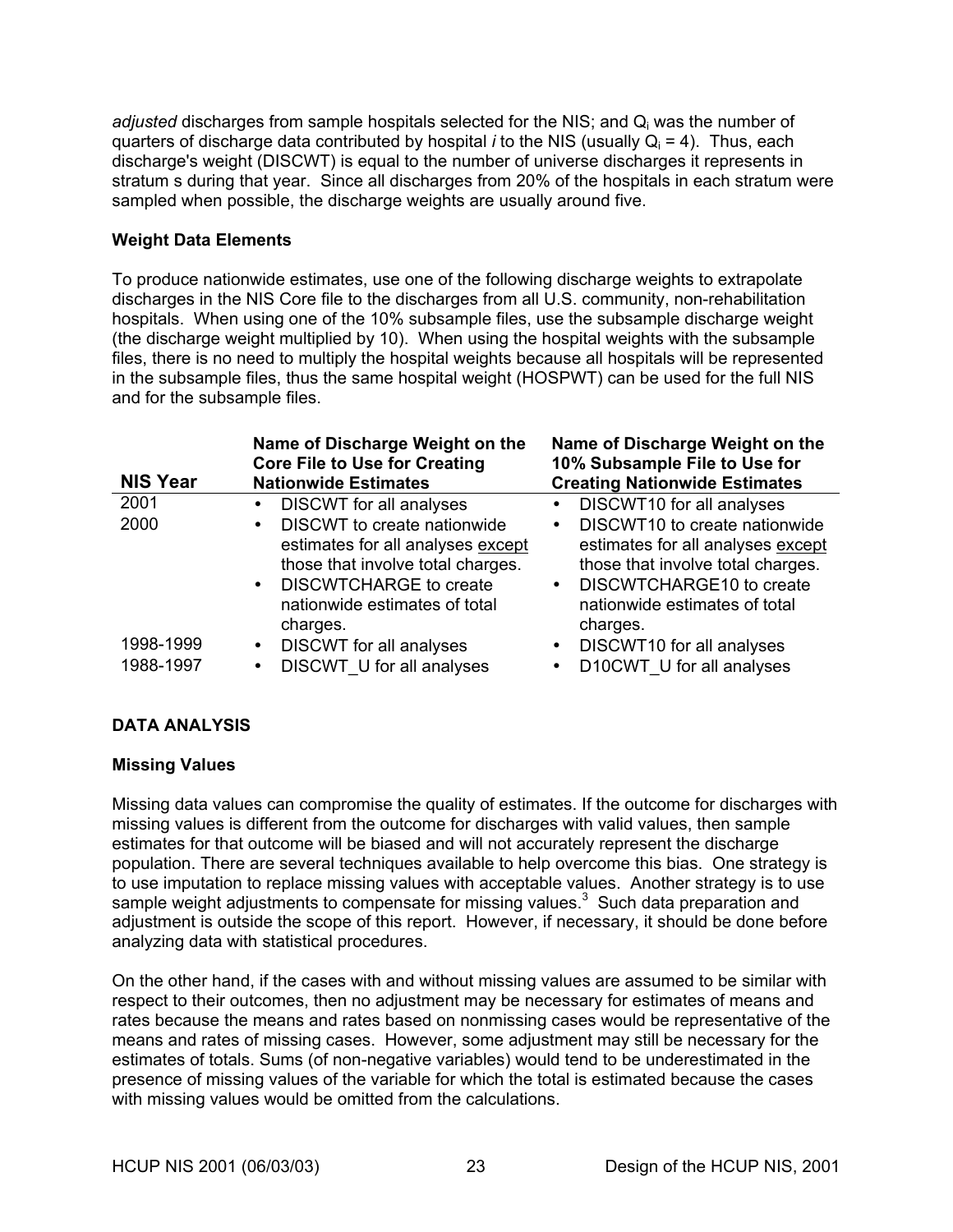### <span id="page-30-0"></span>**Variance Calculations**

It may be important for researchers to calculate a measure of precision for some estimates based on the NIS sample data. Variance estimates must take into account both the sampling design and the form of the statistic. The sampling design was a stratified, single-stage cluster sample. A stratified random sample of hospitals (clusters) was drawn and then *all* discharges were included from each selected hospital.

If hospitals inside the frame are similar to hospitals outside the frame, the sample hospitals can be treated as if they were randomly selected from the entire universe of hospitals within each stratum. Standard formulas for a stratified, single-stage cluster sample without replacement could be used to calculate statistics and their variances in most applications.

A multitude of statistics can be estimated from the NIS data. Several computer programs are listed below that calculate statistics and their variances from sample survey data. Some of these programs use general methods of variance calculations (e.g., the jackknife and balanced half-sample replications) that take into account the sampling design. However, it may be desirable to calculate variances using formulas specifically developed for some statistics.

These variance calculations are based on finite-sample theory, which is an appropriate method for obtaining cross-sectional, nationwide estimates of outcomes. According to finite-sample theory, the intent of the estimation process is to obtain estimates that are precise representations of the nationwide population at a specific point in time. In the context of the NIS, any estimates that attempt to accurately describe characteristics (such as expenditure and utilization patterns or hospital market factors) and interrelationships among characteristics of hospitals and discharges during a specific year from 1988 to 2001 should be governed by finitesample theory.

Alternatively, in the study of hypothetical population outcomes not limited to a specific point in time, the concept of a "superpopulation" may be useful. Analysts may be less interested in specific characteristics from the finite population (and time period) from which the *sample* was drawn, than they are in hypothetical characteristics of a conceptual "superpopulation" from which any particular finite *population* in a given year might have been drawn. According to this superpopulation model, the nationwide population in a given year is only a snapshot in time of the possible interrelationships among hospital, market, and discharge characteristics. In a given year, all possible interactions between such characteristics may not have been observed, but analysts may wish to predict or simulate interrelationships that may occur in the future.

Under the finite-population model, the variances of estimates approach zero as the sampling fraction approaches one, since the population is defined at that point in time, and because the estimate is for a characteristic as it existed at the time of sampling. This is in contrast to the superpopulation model, which adopts a stochastic viewpoint rather than a deterministic viewpoint. That is, the nationwide population in a particular year is viewed as a random sample of some underlying superpopulation over time. Different methods are used for calculating variances under the two sample theories. The choice of an appropriate method for calculating variances for nationwide estimates depends on the type of measure and the intent of the estimation process.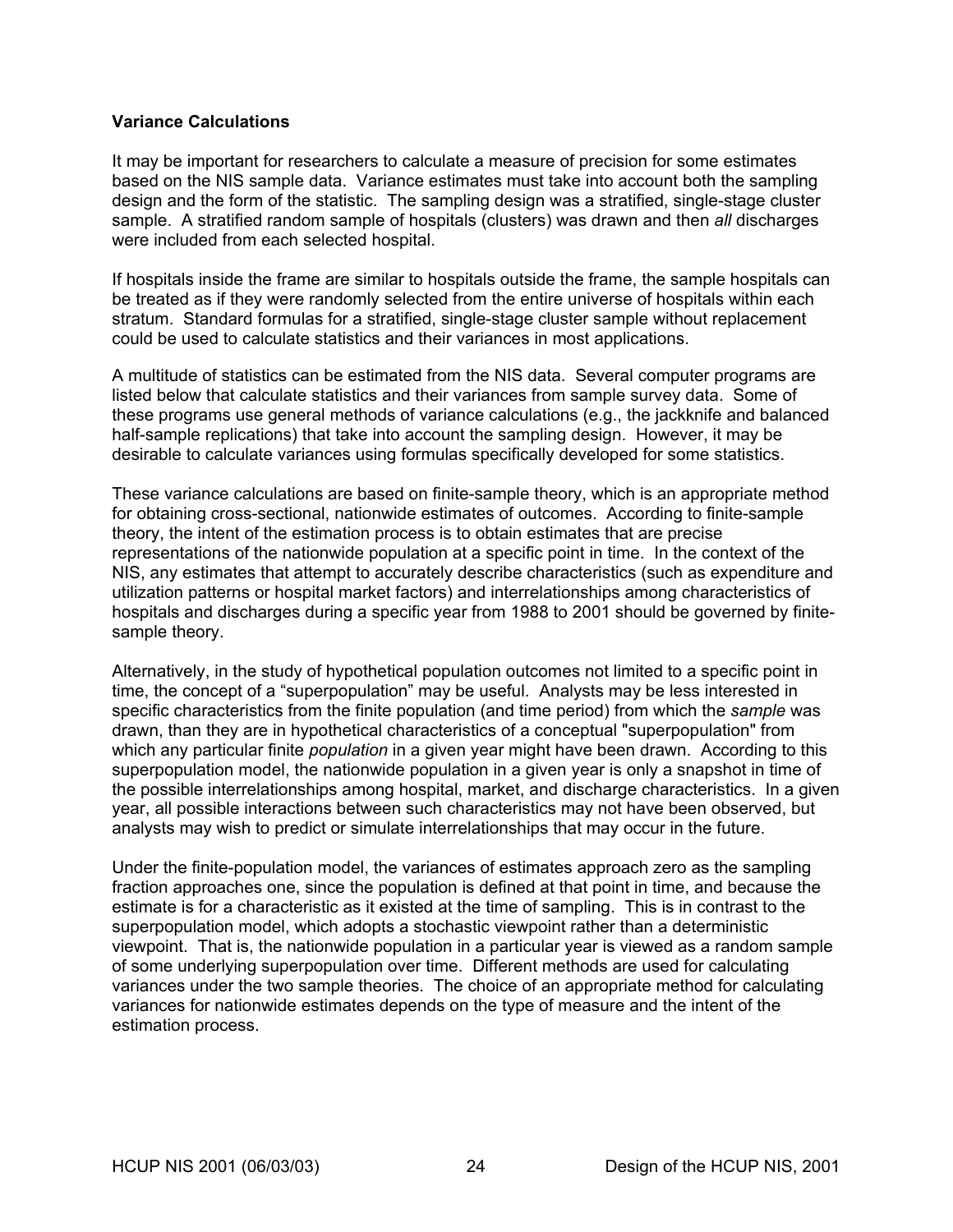# <span id="page-31-0"></span>**Computer Software for Variance Calculations**

The hospital weights are useful for producing hospital-level statistics for analyses that use the *hospital* as the unit of analysis, while the discharge weights are useful for producing dischargelevel statistics for analyses that use the *discharge* as the unit of analysis. The discharge weights may be used to estimate nationwide population statistics.

In most cases, computer programs are readily available to perform these calculations. Several statistical programming packages allow weighted analyses.<sup>[4](#page-33-4)</sup> For example, nearly all SAS (Statistical Analysis System) procedures incorporate weights. In addition, several statistical analysis programs have been developed that specifically calculate statistics and their standard errors from survey data. Version 8 of SAS contains procedures (PROC SURVEYMEANS and PROC SURVEYREG) for calculating statistics based on specific sampling designs. STATA and SUDAAN are two other common statistical software packages that do calculations for numerous statistics arising from the stratified, single-stage cluster sampling design. Examples of the use of SAS, SUDAAN and STATA to calculate variances in the NIS are presented in the special report: *Calculating Nationwide Inpatient Sample Variances, 2001*. This report is available on the 2001 NIS Documentation CD-ROM and on the HCUP User Support Website at [www.hcup](http://www.hcup-us.ahrq.gov/)[us.ahrq.gov.](http://www.hcup-us.ahrq.gov/) For an excellent review of programs to calculate statistics from survey data, visit the following Website: [www.fas.harvard.edu/~stats/survey-soft.](http://www.fas.harvard.edu/~stats/survey-soft)

The NIS database includes a Hospital Weights file with variables required by these programs to calculate finite population statistics. In addition to the sample weights described earlier, hospital identifiers (Primary Sampling Units or PSUs), stratification variables, and stratum-specific totals for the numbers of discharges and hospitals are included so that finite-population corrections (FPCs) can be applied to variance estimates.

In addition to these subroutines, standard errors can be estimated by validation and crossvalidation techniques. Given that a very large number of observations will be available for most analyses, it may be feasible to set aside a part of the data for validation purposes. Standard errors and confidence intervals can then be calculated from the validation data.

If the analytical file is too small to set aside a large validation sample, cross-validation techniques may be used. For example, tenfold cross-validation would split the data into ten equal-sized subsets. The estimation would take place in ten iterations. In each iteration, the outcome of interest is predicted for one-tenth of the observations by an estimate based on a model fit to the other nine-tenths of the observations. Unbiased estimates of error variance are then obtained by comparing the actual values to the predicted values obtained in this manner.

Finally, it should be noted that a large array of hospital-level variables are available for the entire universe of hospitals, including those outside the sampling frame. For instance, the variables from the AHA surveys and from the Medicare Cost Reports are available for nearly all hospitals. To the extent that hospital-level outcomes correlate with these variables, they may be used to sharpen regional and nationwide estimates.

As a simple example, each hospital's number of cesarean sections would be correlated with their total number of deliveries. The number of cesarean sections must be obtained from discharge data, but the number of deliveries is available from AHA data. Thus, if a regression model can be fit predicting cesarean sections from deliveries based on the NIS data, that regression model can then be used to obtain hospital-specific estimates of the number of cesarean sections for all hospitals in the universe.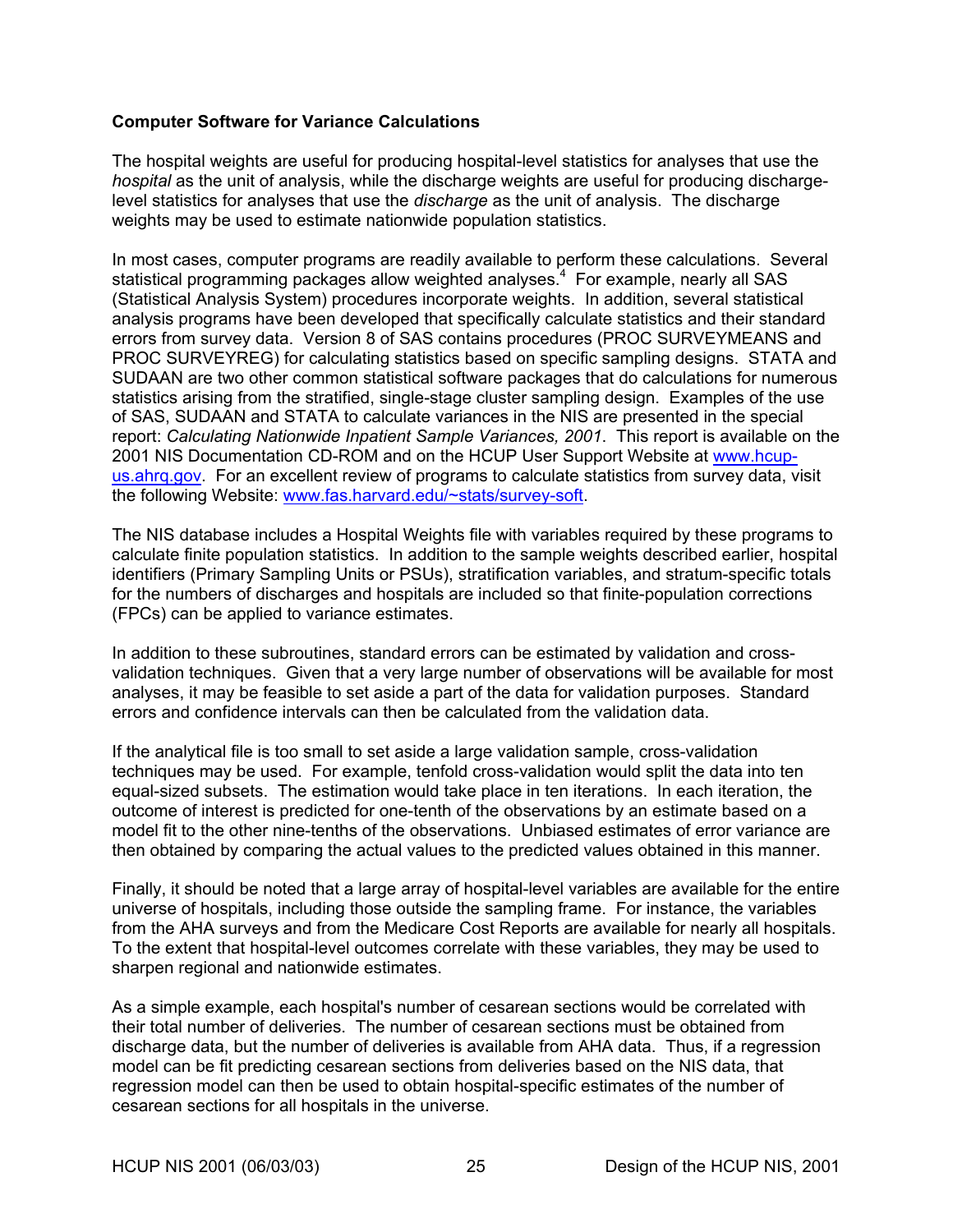# <span id="page-32-0"></span>**Longitudinal Analyses**

Hospitals that continue in the NIS for multiple consecutive years are a subset of the hospitals in the NIS for any one of those years. Consequently, longitudinal analyses of hospital-level outcomes may be biased, if they are based on any subset of NIS hospitals limited to continuous NIS membership. In particular, such subsets would tend to contain fewer hospitals that opened, closed, split, merged, or changed strata. Further, the sample weights were developed as annual, cross-sectional weights rather than longitudinal weights. Therefore, different weights might be required, depending on the statistical methods employed by the analyst.

One approach to consider in hospital-level longitudinal analyses is to use repeated-measure models that allow hospitals to have missing values for some years. However, the data are not actually missing for some hospitals, such as those that closed during the study period. In any case, the analyses may be more efficient (e.g., produce more precise estimates) if they account for the potential correlation between repeated measures on the same hospital over time, yet incorporate data from all hospitals in the sample during the study period.

### **Discharge Subsamples**

The two nonoverlapping 10% subsamples of discharges were drawn from the NIS file for each year for several reasons pertaining to data analysis. One reason for creating the subsamples was to reduce processing costs for selected studies that will not require the entire NIS. Another reason is that the two subsamples may be used to validate models and obtain unbiased estimates of standard errors. That is, one subsample may be used to estimate statistical models, and the other subsample may be used to test the fit of those models on new data. This is a very important analytical step, particularly in exploratory studies, where one runs the risk of fitting noise in the data.

For example, it is well known that the percentage of variance explained by a regression,  $R^2$ , is generally overestimated by the data used to fit a model. The regression model could be estimated from the first subsample and then applied to the second subsample. The squared correlation between the actual and predicted value in the second subsample is an unbiased estimate of the model's true explanatory power when applied to new data.

#### **Conclusion**

This report has described the development and use of the NIS sample and weights, summarized the contents of the 2001 NIS, and highlighted important points to consider during data analysis. The five new states in the 2001 NIS have enhanced the nationwide representation of the sample, making this the most comprehensive NIS to date.